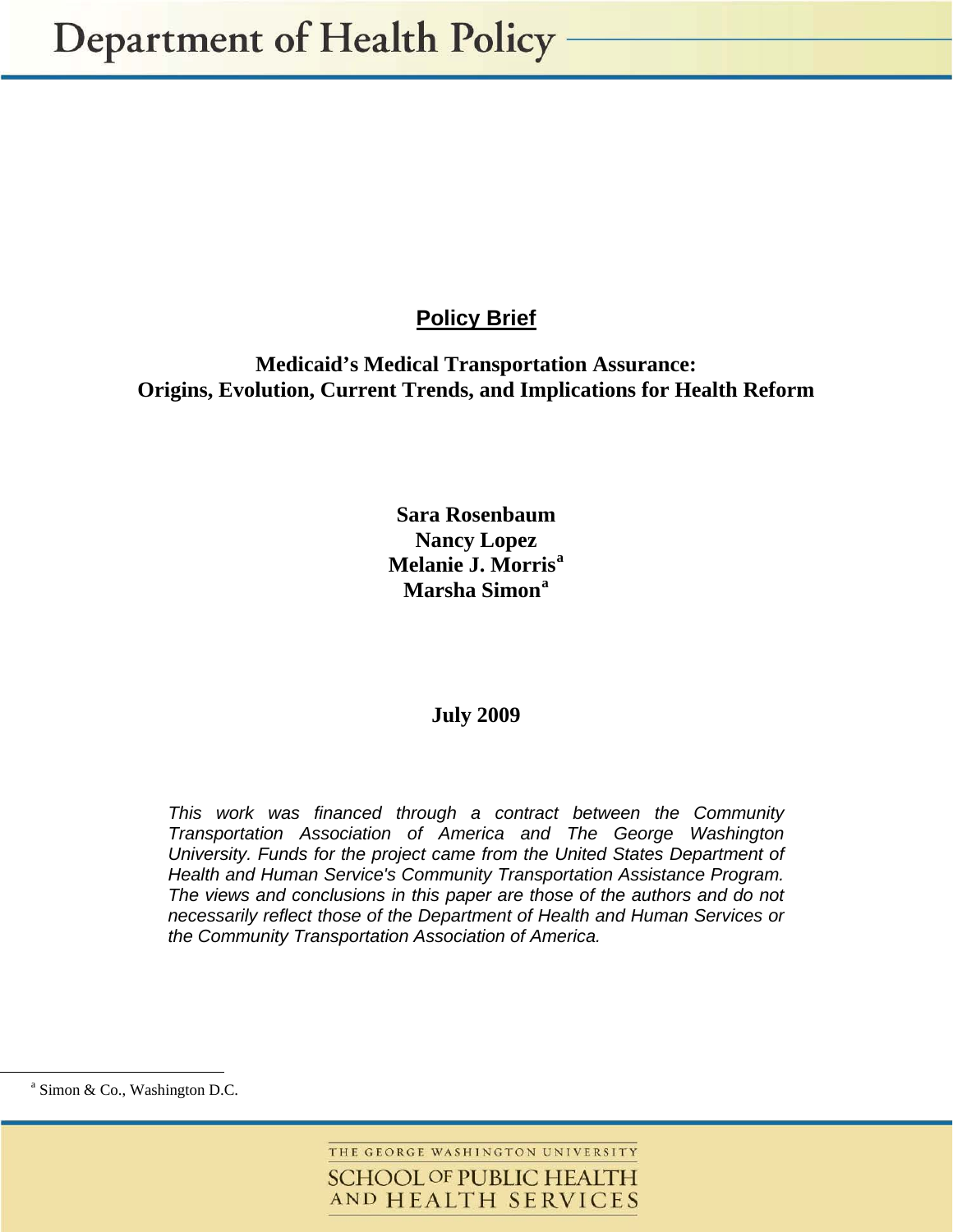## **Executive Summary**

This policy brief examines Medicaid's assurance of medical transportation in the context of medically necessary but non-emergency health care. Reviewing the origins and evolution of the assurance and presenting the results of a 2009 survey of state Medicaid programs, the results of this analysis underscore Medicaid's unique capacity to not only finance medically necessary health care but also the services and supports that enable access to health care by low income persons since Medicaid covers non-emergency medical transportation. This ability to both finance health care and enable its use moves to the forefront as Congress considers whether to assist low income persons in health reform through Medicaid expansions or via subsidies for traditional health insurance, which typically does not provide comparable transportation coverage.

## Key Findings

- The assurance of transportation to medically necessary health care is one of several basic program features that set Medicaid apart from traditional concepts of health insurance. In combination, these features embody an approach to health care financing whose aim is to assure not only coverage and payment but also access to medically necessary care.
- Since Medicaid's enactment, medically necessary, non-emergency transportation has been woven into the fabric of the program, first as a basic element of program administration and later as a medical assistance service in its own right.
- While there is considerable variation, virtually all states recognize non-emergency medical transportation as a fundamental aspect of program administration and health care.
- NEMT represents a small portion of overall Medicaid spending, slightly more than \$3 billion in FY 2006, yet it constitutes the second largest federal transportation payment system, behind only programs administered by the United States Department of Transportation. Indeed, Medicaid NEMT expenditures represent almost 20 percent of the entire federal transit budget.
- As a result of changes under the 2006 Deficit Reduction Act (DRA), which permit states to replace the existing Medicaid benefits package for children and certain other groups with "benchmark" plans (i.e. limited benefits coverage more like primary insurance plans), nine states have implemented benchmark plans. Of these nine, three states have dropped the transportation benefit, while another has placed limitations on the benefit since the enactment of the benchmark plan option.
- States have increased the use of transportation brokers as a way to provide transportation benefits since the DRA permitted the use of brokerage systems when providing transportation as medical assistance under the State plan. Between 2001 and 2009, the number of states using exchange brokers rose from 29 to 38 (an increase of 31 percent). Brokerage programs may include wheelchair vans, taxis, stretcher cars, transit passes and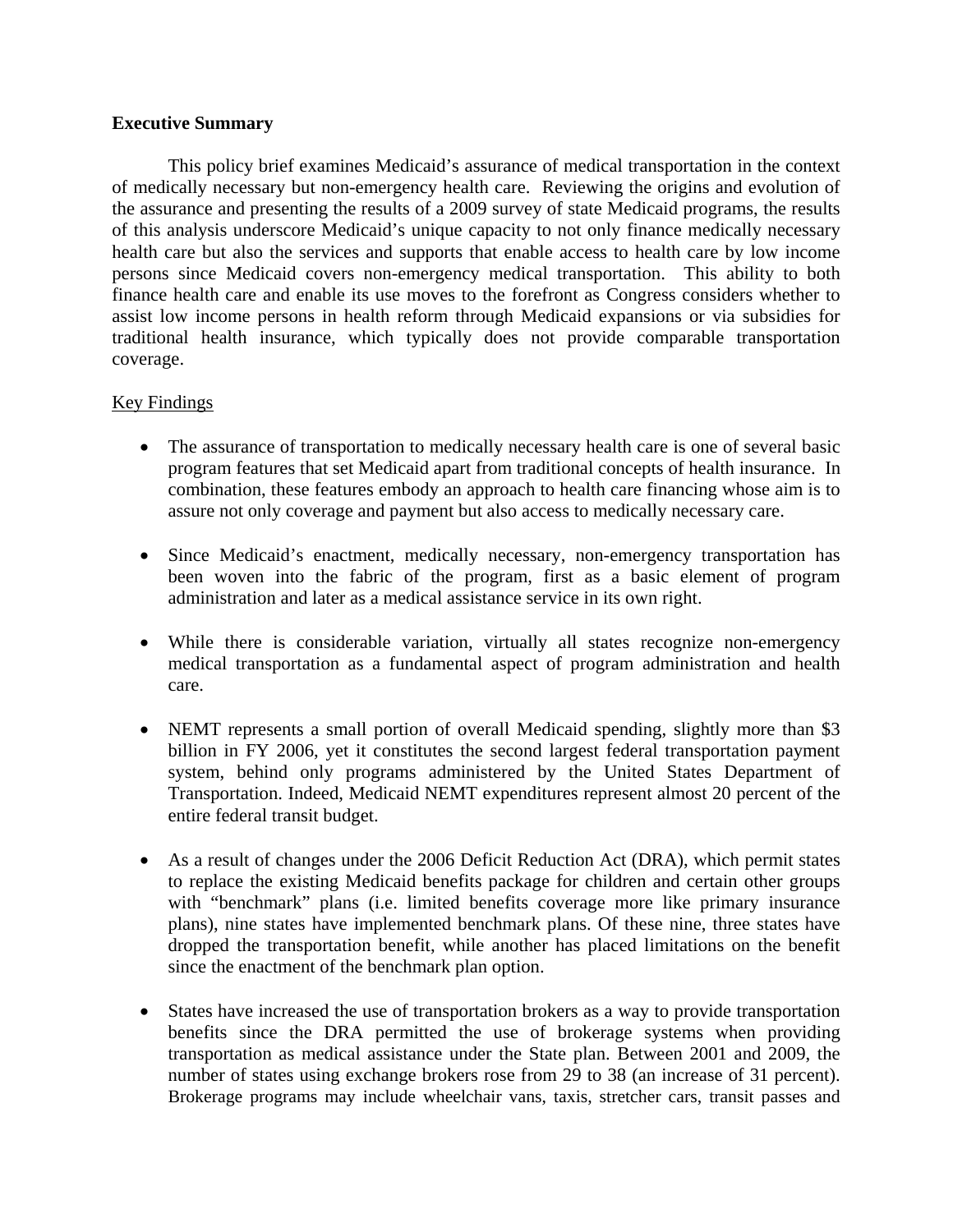tickets, and other transportation methods. Although there is still little evidence about the effects of brokerage services, some research indicates their use may reduce costs and improve access to services.

 To a greater or lesser degree, national health reform proposals pending before Congress provide for coverage of low income persons through enrollment in subsidized health plans offered through health insurance exchanges. Because products offered through an exchange system are expected to more closely mirror insurance products available in a commercial insurance market, it is likely that only emergency transportation will be available for covered populations. The likely exclusion of non-emergency medical transportation within exchange products is an important consideration, particularly to the extent that exchange-subsidies are permitted or designed to substitute for Medicaid eligibility for at least some portion of the low income population.

#### **Introduction**

 $\overline{a}$ 

 This policy brief examines Medicaid's assurance of medical transportation for medically necessary, but non-emergency health care, also called non-emergency medical transportation (NEMT). The assurance of transportation to medically necessary health care is one of several basic program features that set Medicaid apart from traditional concepts of health insurance. This assurance, having been a basic feature of Medicaid since the programs inception, is now subject to compromise with the passage of certain provisions within the Deficit Reduction Act of 2005 (DRA), Pub. L. 109-171, leaving those with the most need for health care with limited or non-existent access. The difficulty of having limited or no transportation program within the Medicaid system would be in direct contradiction to a health care financing program whose aim is to assure not only coverage and payment but also access to medically necessary care.

 The beneficiaries of Medicaid's approach to health care encompass the nation's most vulnerable populations: low income children, pregnant women, and families living and working in medically underserved urban and rural communities that lack adequate sources of health care; low income and medically impoverished children and adults with serious physical, mental and developmental disabilities; the poor elderly, and special categories of patients (such as low income women diagnosed with cervical and breast cancer) who face health care barriers that transcend affordability alone. In combination with other program elements – reasonable coverage standards and a prohibition against coverage discrimination, protections against more than nominal cost sharing, special early and periodic screening diagnosis and treatment benefits for children, medical case management services, and an option for comprehensive coverage of community-based long term care – Medicaid's transportation assurance, which encompasses both emergency and non-emergency but medically necessary care, sets the program apart from virtually, sets the program apart from virtually all other forms of U.S. health care financing.<sup>[1](#page-2-0)</sup>

Research has shown that transportation problems are one of the most common barriers

<span id="page-2-0"></span><sup>1</sup> Rosenbaum S, Wise P. "Crossing The Medicaid–Private Insurance Divide: The Case Of EPSDT," *Health Affairs*, March/April 2007; 26(2): 382-393.; Weil A. There's Something about Medicaid*. Health Affairs*, January/February 2003: 22(1):13-30; Rosenbaum S. Medicaid. *N Engl J Med* 346(8):635-640, February 12, 2002.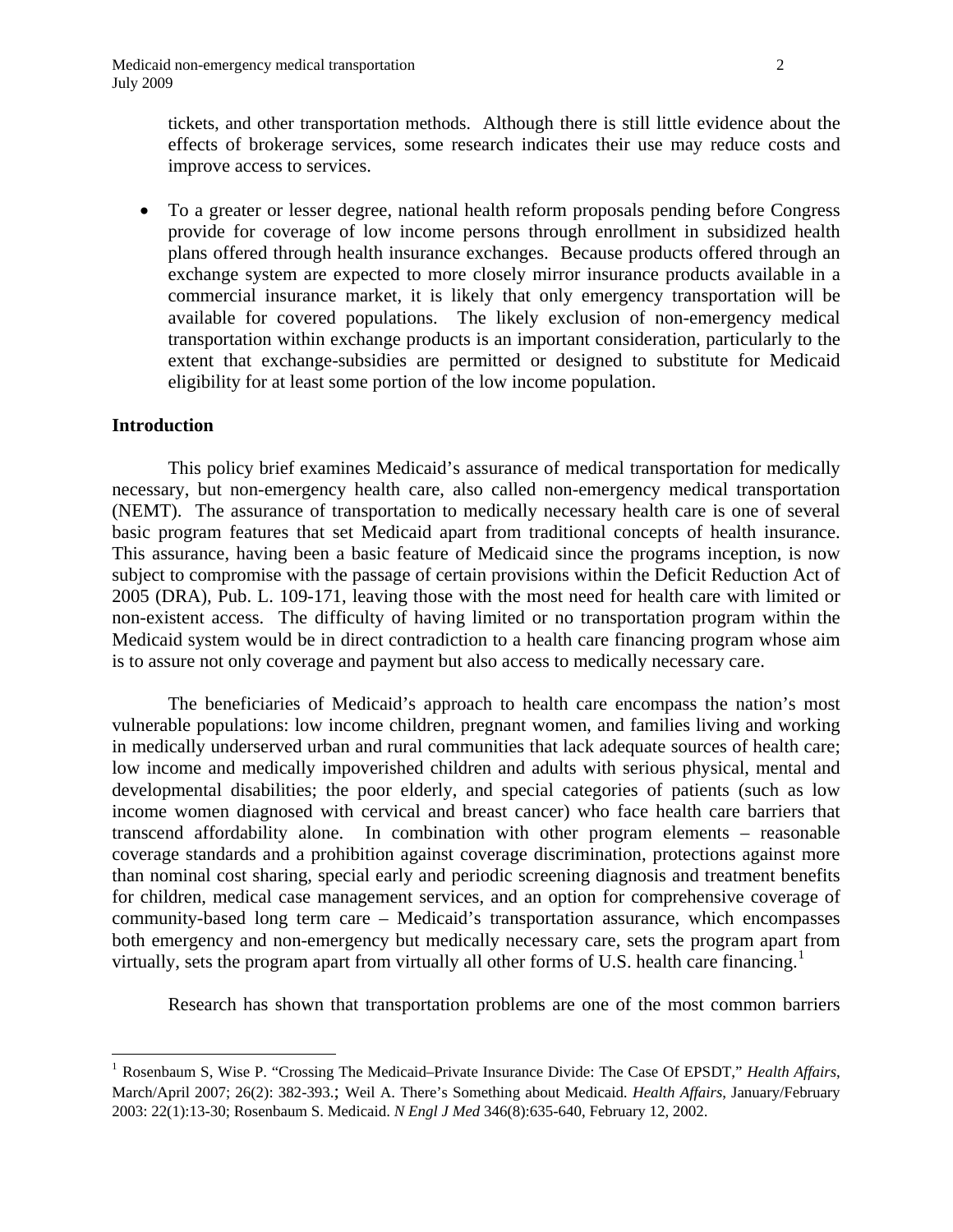faced by low-income populations in accessing timely and necessary medical care.<sup>[2](#page-3-0)</sup> Many lowincome people lack the disposable income to have a working automobile or to afford convenient access to public transit in order to get to or from health care appointments. This can be a particular problem for those living in rural areas, where appropriate medical care may be quite distant. In some cases, patients' health problems, such as being disabled, may create special transportation needs. The Medicaid NEMT benefit seeks to fill these gaps by purchasing transportation services, such as taxis, vans and public transit for patients to get to and from their medically necessary medical appointments.

Despite the vital nature of the service, non-emergency medical transportation (NEMT) represents a relatively small program expenditure. NEMT is only used by about 10 percent of the total Medicaid population and represented approximately 1 percent of total Medicaid spending (slightly more than \$3 billion in FY 2006, using data from the Kaiser Commission on Medicaid and the Uninsured.<sup>[3](#page-3-1)</sup> Although NEMT represents a small portion of overall Medicaid spending, it constitutes the second largest federal transportation program, behind only programs administered by the United States Department of Transportation. Indeed, Medicaid NEMT expenditures represent almost 20 percent of the entire federal transit budget.<sup>[4](#page-3-2)</sup>

Following an overview of the transportation assurance and its policy evolution, this policy brief examines current state practices and trends in how the assurance is defined and implements and the effect of the Deficit Reduction Act on state NEMT services. The brief concludes with a discussion of the transportation assurance in the context of health reform.

## **Origins and Policy Evolution**

 $\overline{a}$ 

## *The original statute and implementing guidelines and regulations*

Codified at Title XIX of the Social Security Act, Medicaid represents a legal entitlement to "medical assistance" on the part of eligible individuals.<sup>[5](#page-3-3)</sup> While the law accords states considerable discretion over program administration and design,<sup>[6](#page-3-4)</sup> it also establishes a series of requirements that participating states must satisfy and that specify the conditions under which federal funds will be available to assist states pay program-associated costs related to eligibility,

<span id="page-3-0"></span><sup>2</sup> See, for example, Rust, G., et al. "Practical Barriers to Timely Primary Care Access: Impact on Adult Use of Emergency Department Services" *Arch Intern Med*. 2008 Aug 11;168(15):1705-10; Okoro, CA, et al. Access to Health Care Among Older Adults and Receipt of Preventive Services. Results from the Behavioral Risk Factor Surveillance System, 2002. *Prev Med*. 2005 Mar;40(3):337-43; Peseta, V. et al. "A Descriptive Study of Missed Appointments: Families' Percenptions of Barriers to Care," *Pediatr Health Care*. 1999 Jul-Aug;13(4):178-82. 3

<span id="page-3-1"></span><sup>&</sup>lt;sup>3</sup> Raphael D. Medicaid Transportation: Assuring Access to Health Care: A Primer for States, Health Plans, Providers and Advocates (2001) and recent Medicaid expenditure information available at the Kaiser Family Foundation available at:

http://www.statehealthfacts.org/comparemaptable.jsp?ind=177&cat=4.

<span id="page-3-2"></span>National Consortium on the Coordination of Human Services Transportation, and Coordinating Council on Access and Mobility, 2003.

<span id="page-3-3"></span><sup>5</sup> Jost TS. *Disentitlement? : The Threats Facing Our Public Health Care Programs and a Right-Based Response*. New York, NY: Oxford University Press, Inc; 2003.<br><sup>6</sup> Smith DG, Moore JD. *Medicaid Politics and Policy, 1965-2007*. New Brunswick, NJ: Transaction Publishers;

<span id="page-3-4"></span><sup>2008.</sup> Rand Rosenblatt, Sylvia Law and Sara Rosenbaum, *Law and the American Health Care System* (Foundation Press, New York, NY 1997; 2001-2002 Supplement).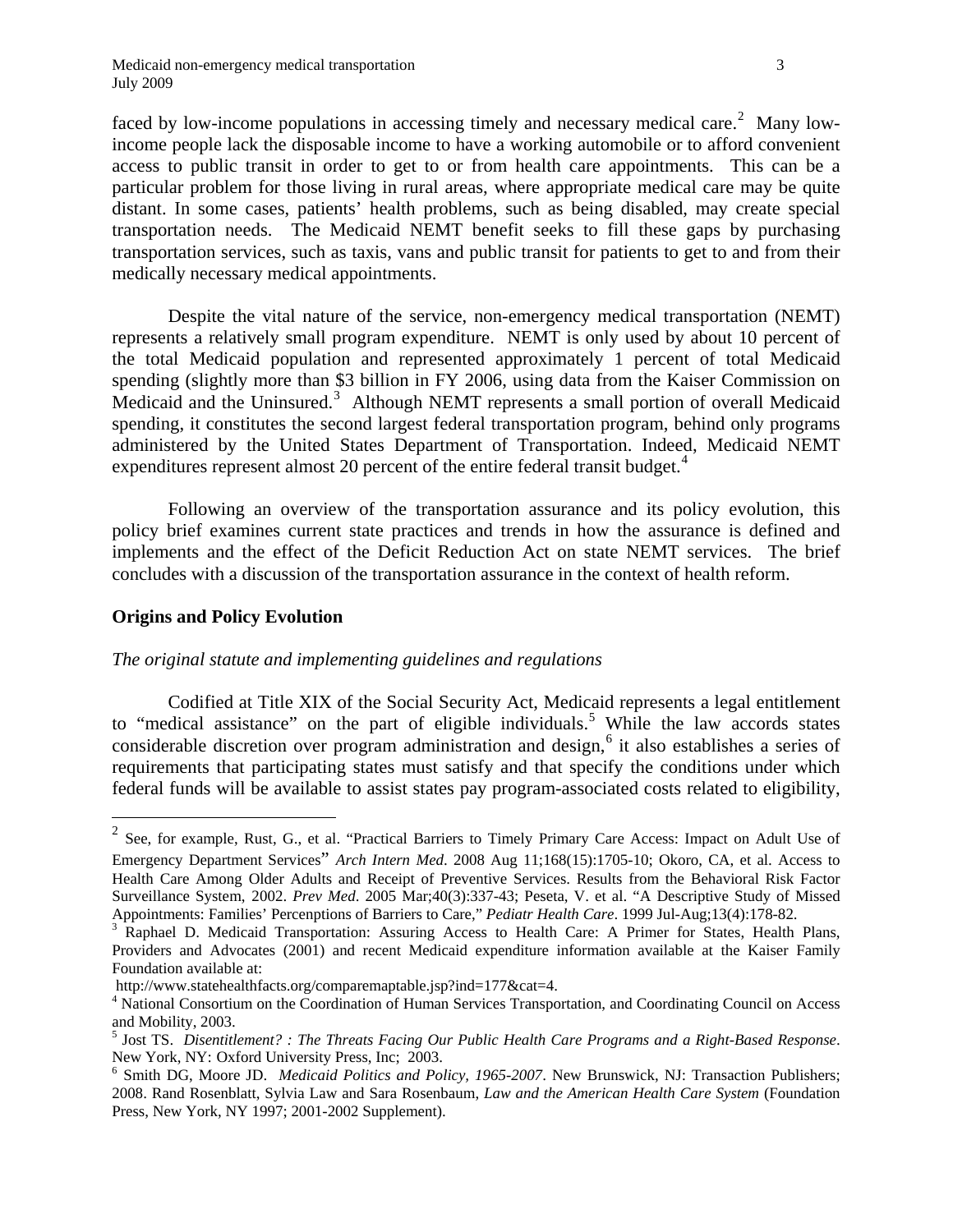enrollment, coverage, payment, and other activities related to administering their "state plans for medical assistance."<sup>[7](#page-4-0)</sup> As important as Medicaid's rights-creating language is to individuals who depend on the program to finance medical care, the law is equally vital to states, since they, too, are entitled to federal financial participation for costs associated with program administration. Much has been written about Medicaid's vital role in helping states develop and pay for health care for low income and medically vulnerable populations; Medicaid represents the single largest direct federal funds transfer to states, accounting on average for 44 percent of all federal revenues received.<sup>[8](#page-4-1)</sup>

 Medicaid's transportation assurance traces its history to provisions of the original Act; the transportation assurance obligation can be found as early as 1966 in the Handbook of Public Assistance (Supplement D), the program's earliest comprehensive federal interpretive guidance.<sup>[9](#page-4-2)</sup> Although the original statute itself did not speak directly to transportation, numerous provisions formed the legal basis for subsequent agency policy – articulated first in guidance and subsequently in regulations – regarding the transportation assurance and the availability of federal financing for medically necessary transportation services: the law's "statewideness" (i.e., that the state's medical assistance plan operate in all parts of the state)<sup>[10](#page-4-3)</sup> and "comparability" (meaning that all eligibility groups be treated comparably in terms of coverage and care)<sup>[11](#page-4-4)</sup> requirements; the statutory requirement of efficiency in program administration;  $12$  the requirement that state programs be administered "in the best interest" of program recipients;<sup>[13](#page-4-6)</sup> the statutory free choice of qualified provider" provisions<sup>[14](#page-4-7)</sup> the use of standards of efficiency and medical necessity in terms of both coverage and payment for medical care;  $^{15}$  $^{15}$  $^{15}$  the provision of

<sup>&</sup>lt;sup>7</sup> §1902 of Social Security Act[42 U.S.C. § 1396 et seq].

<span id="page-4-1"></span><span id="page-4-0"></span><sup>8</sup> Kaiser Commission on Medicaid and the Uninsured. Medicaid: A Primer. *Key Information on the Nation's Health Program for Low Income People,* January 2009. Available at: http://www.kff.org/medicaid/upload/7334-03.pdf  $\frac{20 \text{ m}}{9 \text{ S}} \times 2009.$ 

Supplement D, issued June 17, 1966, provided at D-5130 as follows: "Criteria for the Administration of the Plan…

<span id="page-4-2"></span> <sup>2.</sup> Criteria to assure high quality of the care and services provided under the plan include the following:… b. Provision is made for necessary transportation of recipients to and from the suppliers of medical and remedial care and services."

In 1981, the Reagan Administration issued a Statement of Administration Policy formally notifying the public that it no longer intended to rely on *Supplement D* as controlling program guidance. At the same time, many current Medicaid regulations trace their origins to *Supplement D,* and the Supplement continues to offer invaluable and primary insight into the earliest understanding of the policy aims of the original law. Smith DG, Moore JD. *Medicaid Politics and Policy, 1965-2007*. In: Medicaid Implementation. New Brunswick, NJ: Transaction Publishers; 2008:64-72.<br><sup>10</sup> 42 U.S.C. §1396a(a)(1).

<span id="page-4-4"></span><span id="page-4-3"></span> $11$  42 U.S.C. §1396a(a)(10).

<span id="page-4-5"></span><sup>12 42</sup> U.S.C. §1396a(a)(4)(A); Kukarni, M. *Fact Sheet: Medicaid Transportation* Services. National Health Law Program. June 2000.

<sup>13 42</sup> U.S.C. §1396a (a)(19).

<span id="page-4-7"></span><span id="page-4-6"></span><sup>&</sup>lt;sup>14</sup> 42 U.S.C. §1396a (a)(23). The freedom of choice provisions have been the subject of extensive amendment as Medicaid has adapted to the modern managed care environment, which for both publicly and privately insured persons, utilizes restrictions on provider choice to providers that are in an insurer's network. However, the Medicaid statute, in permitting states to impose such access restrictions, also specifies that care remain accessible. Sec. 1932 [42 U.S.C. 1396u-2] (a)(1)(A) of Social Security Act. <sup>15</sup> 42 U.S.C. §1396a(a)(30).

<span id="page-4-8"></span>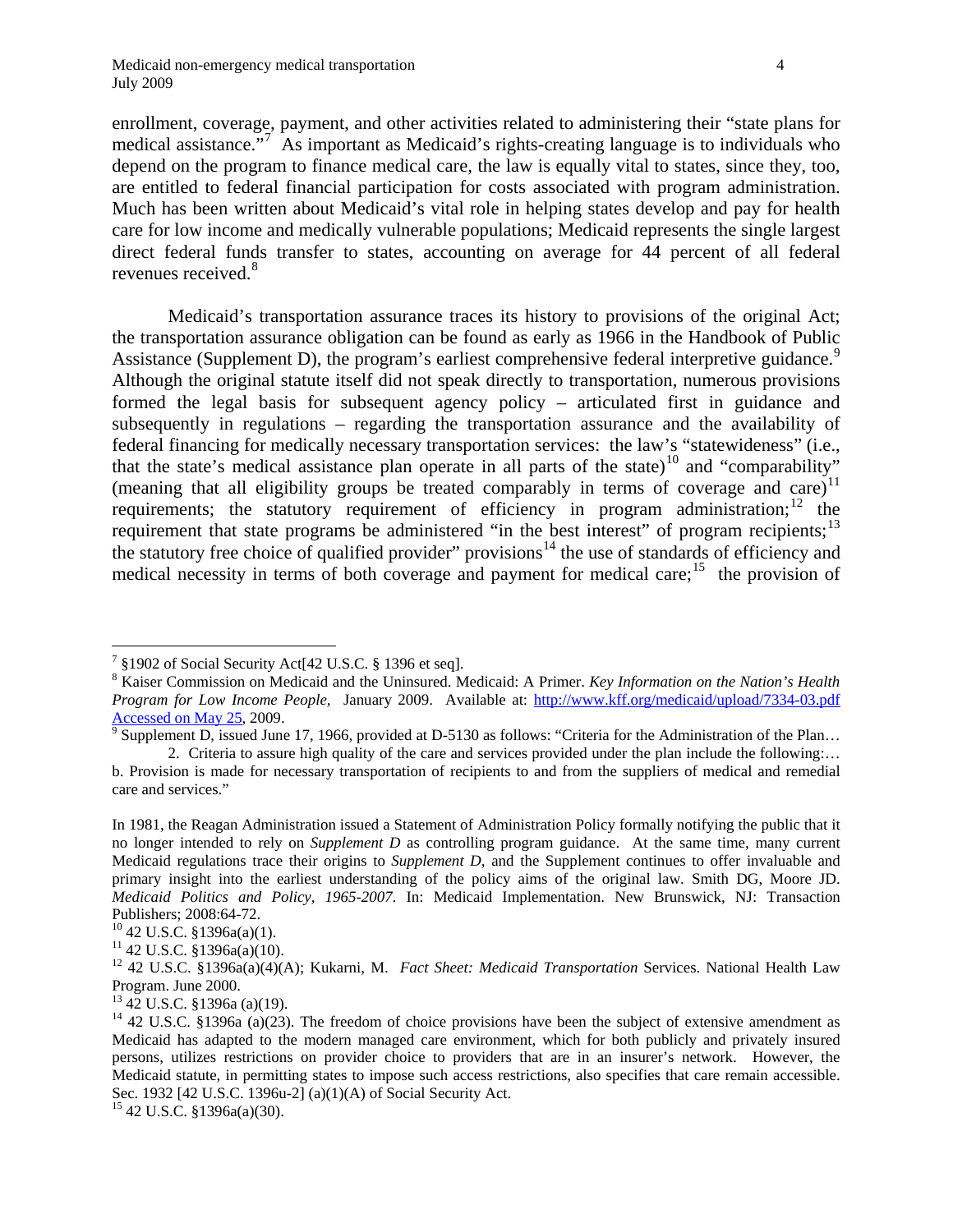1

Of particular importance may have been the "administrative efficiency" statute, 42 U.S.C.  $\S 1396(a)(4)(A)$ , which then (and now) requires that state plans "provide such methods of administration…as are found by the Secretary to be necessary for proper and efficient operation of the plan." This provision has been interpreted by successive Administrations not only as providing the legislative basis for the state transportation assurance,  $^{20}$  but also as obligating the federal government to assist in the cost of carrying out the assurance as a dimension of both efficiently delivered health care and administrative efficiency. Among the "administrative requirements" that the Secretary has established in regulation is that a State plan "specify that the Medicaid agency will ensure necessary transportation for recipients to and from providers and describe methods that agency will use to meet this requirement."<sup>[21](#page-5-5)</sup> The Secretary's power to interpret and clarify the meaning of the broad and complex statutory terms forms an integral part of the effective administration of the Medicaid program and has been understood as such since the law's enactment.[22](#page-5-6)

The general transportation assurance rule provides that a State plan must

(a) Specify that the Medicaid agency will ensure necessary transportation for

<span id="page-5-0"></span><sup>&</sup>lt;sup>16</sup> 42 U.S.C. §1396a(a)(8). In recent years extensive litigation has addressed the question of whether the "prompt assistance" standard reaches only the act of coverage or care itself. As of spring, 2009, the federal circuits are split in their interpretation of the law. See *S.D. ex rel. Dickson v. Hood*, 391 F.3d 581, 586 (5th Cir. 2004) (stating"medical assistance" means "payment" for various medical services); *WestsideMothers v. Olszewski*, 454 F.3d 532, 540 (6th Cir. 2006) ("The most reasonable interpretation of § 1396a(a)(8) is that all eligible individuals should have the opportunity to apply for medical assistance, and that such medical assistance, i.e., financial assistance, shall be provided to the individual with reasonable promptness."); *Bruggeman ex rel. Bruggeman v.Blagojevich*, 324 F.3d 906, 910 (7th Cir. 2003) ("[T]he statutory reference to'assistance' [in the Medicaid Act] appears to have reference to *financial* assistance rather than to actual medical *services* . . . ."); *Okla. Chapter of the Am. Academy of Pediatrics (OKAAP) v. Fogarty*, 472 F.3d 1208, 1214 (10<sup>th</sup> Cir. 2007) (noting "agree[ment] with the Seventh Circuit's decision in *Bruggeman* that the term 'medical assistance' as employed in [the Reasonable Promptness Provision] refers to financial assistance rather than to actual medical services"; *Mandy R. ex rel. Mr. & Mrs. R. v. Owens*, 464 F.3d 1139, 1143 (10th Cir. 2006) ("The statutory definition mentions payment for, but not provision of, services; for Circuit holding that "medical assistance" means actual medical services and not payment for such services) see *Doe v. Chiles*, 136 F.3d 709 (11th Cir. 1998) (quoting *Sobky v. Smoley*, 855 F.Supp. 1123 at 1147 (E.D. Cal. 1994), that "medical assistance . . . can only mean medical services,"; and *Sabree ex rel.Sabree v. Richman*, 367 F.3d 180 (3d Cir. 2004).<br><sup>17</sup> Omnibus Budget Reconciliation Act of 1981 (PL 97- 35), United States Statues at Large 9, pp. 37-933 (August

<span id="page-5-1"></span><sup>1981).</sup> 

<span id="page-5-2"></span><sup>18</sup> Rosenbaum S, Wise P. "Crossing The Medicaid–Private Insurance Divide: The Case Of EPSDT,"*Health Affairs*, March/April 2007; 26(2): 382-393.

<span id="page-5-3"></span> $19$  42 U.S.C. §1396a(a)(43); Rosenbaum and Wise. "Crossing The Medicaid–Private Insurance Divide: The Case Of EPSDT, *supra* n. 15.<br><sup>20</sup> See 42 C. F. R. §431.53, which directly cites §1396a(a)(4)

<span id="page-5-4"></span>

<span id="page-5-5"></span> $21$  (42 C.F.R. §431.53). The assurance was originally codified in 1969 at 45 CFR 249.10 [Federal Register Vol. 34, No. 120 Part 249]. and was subsequently moved in a program-wide recodification in 1978 43 FR 45175 (Sept. 29,

<span id="page-5-6"></span><sup>1978,</sup> effective Oct. 1, 1978)**.** <sup>22</sup> *King v. Smith,* 392 U.S. 309 (1968), 88 S. Ct. 2128; 20 L.Ed.2d 1118.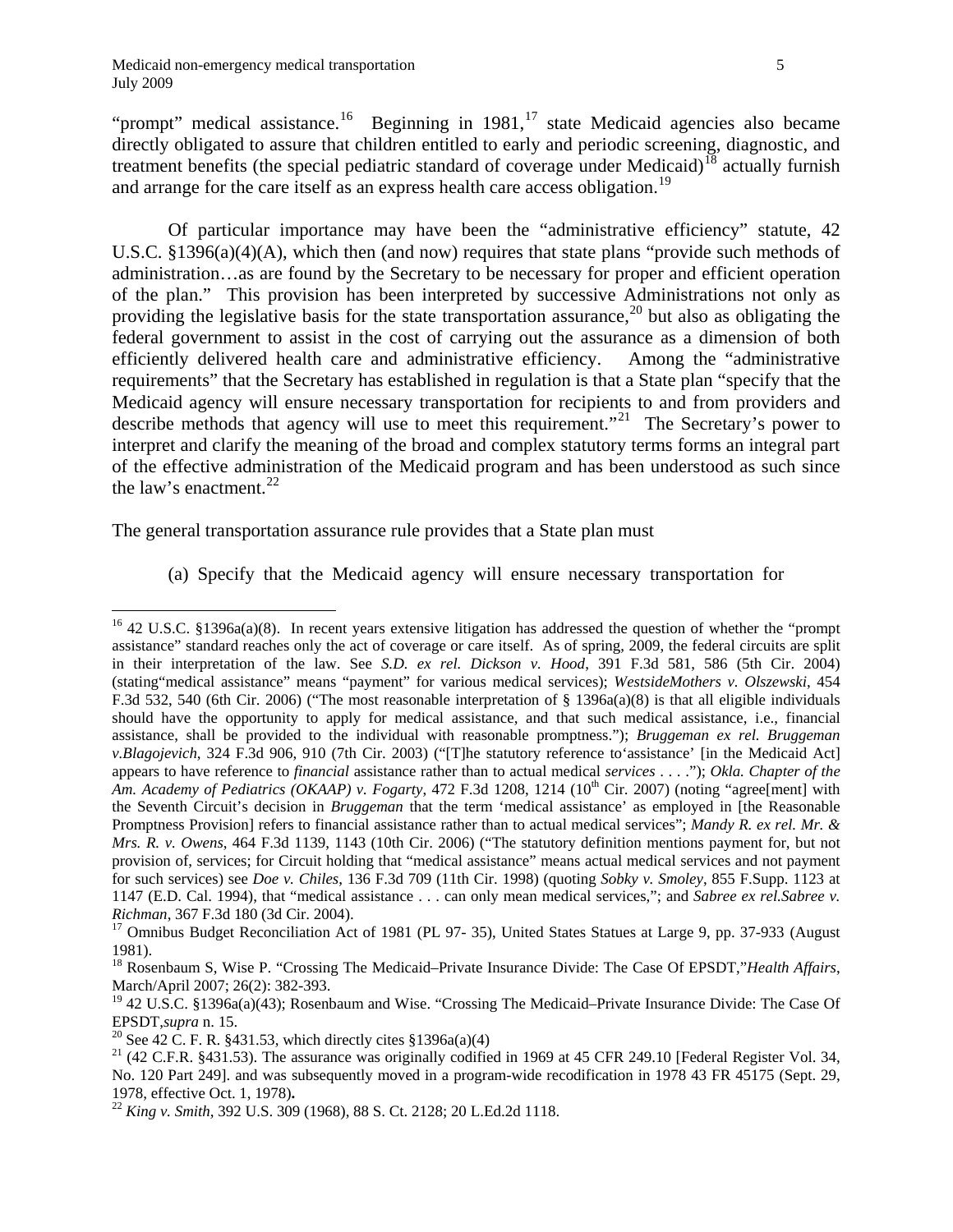recipients to and from providers; and (b) Describe the methods that the agency will use to meet this requirement. (§1902(a)(4) of the Social Security Act)<sup>[23](#page-6-0)</sup>

Beyond the general transportation assurance rule, the Medicaid EPSDT benefit<sup>[24](#page-6-1)</sup> and its associated state plan administration requirements<sup>25</sup> have been interpreted by the Secretary as establishing their own independent regulatory transportation obligations. Thus transportation must be offered "prior to each due date of a child's periodic [EPSDT] examination"<sup>[26](#page-6-3)</sup> and in connection with access to necessary diagnostic and treatment services.<sup>[27](#page-6-4)</sup>

 That states' transportation assurance obligation transcends emergency medical transportation (i.e., transportation in a medical emergency using vehicles or means of transport offering emergency transport capabilities) is not in question. The obligation to assure all medically necessary transportation is a clear aspect of states' general Medicaid responsibilities as well as their administrative responsibilities in administering EPSDT benefits for children, as interpreted by the Secretary. Furthermore, the earliest transportation assurance rules underscore the broad understanding on the part of then the United States Department of Health, Education, and Welfare (HEW), the successor agency to the Department of Health and Human Services, regarding the scope of the assurance and the extent to which federal funding would be available to states to meet this assurance.

In promulgating early Medicaid regulations, $28$  HEW further clarified that the state transportation assurance could be interpreted and administered either as an administrative undertaking or as an aspect of medical assistance itself: $^{29}$  $^{29}$  $^{29}$ 

*Services and Payment in Medical Assistance Programs.* Amount Duration and Scope of Medical Assistance. . . .§249.10 Amount, Duration, and scope of medical assistance. (a) State plan requirements. A State plan for medical assistance under title XIX of the Social Security Act must:… (4) Specify the amount and/or duration of each item of medical and remedial care and services that will be provided  $\ldots$ . Effective July 1, 1970, specify that there will be provision for assuring necessary transportation or recipients to and from providers of services and describe the methods that will be used.[…]

"(b)(15) *Any other medical care and any other type of remedial care recognized under State law, specified by the Secretary*. This term includes the following items . . . (i) Transportation, including expenses for transportation and other

<span id="page-6-0"></span><sup>&</sup>lt;sup>23</sup> 42 C.F.R. §431.53.

<span id="page-6-1"></span><sup>24 42</sup> U.S.C. §1396d(a) and 42 U.S.C. §1396d(r).

<span id="page-6-2"></span> $25$  42 U.S.C. §1396a(a)(43).

<span id="page-6-3"></span><sup>&</sup>lt;sup>26</sup> 42 C.F.R. 441.62(a). See also Health Care Financing Administration, U.S. Dep't of Health & Human Services, State Medicaid Manual §§ 5121, 5150. See also DHHS, Centers for Medicare and Medicaid Services, State Medicaid Directors Letter #06-009 from Dennis Smith (March 31, 2006). Available at: http://www.cms.hhs.gov/smdl/downloads/SMD06008.pdf <sup>27</sup> 42 C.F.R. §441.56(c) and 441.62.

<span id="page-6-4"></span>

<span id="page-6-5"></span><sup>&</sup>lt;sup>28</sup> 34 Fed. Reg. 9787 (June 24, 1969).

<span id="page-6-6"></span><sup>29</sup> HEW, *Medical Assistance Manual*, *Part 6. General Program Administration* §6-20-00: Transportation of Recipients, §6-20-20 Implementation of Regulation, §6-20-20(E) Federal Financial Participation; HCFA – AT-78- 51, May 30, 1978.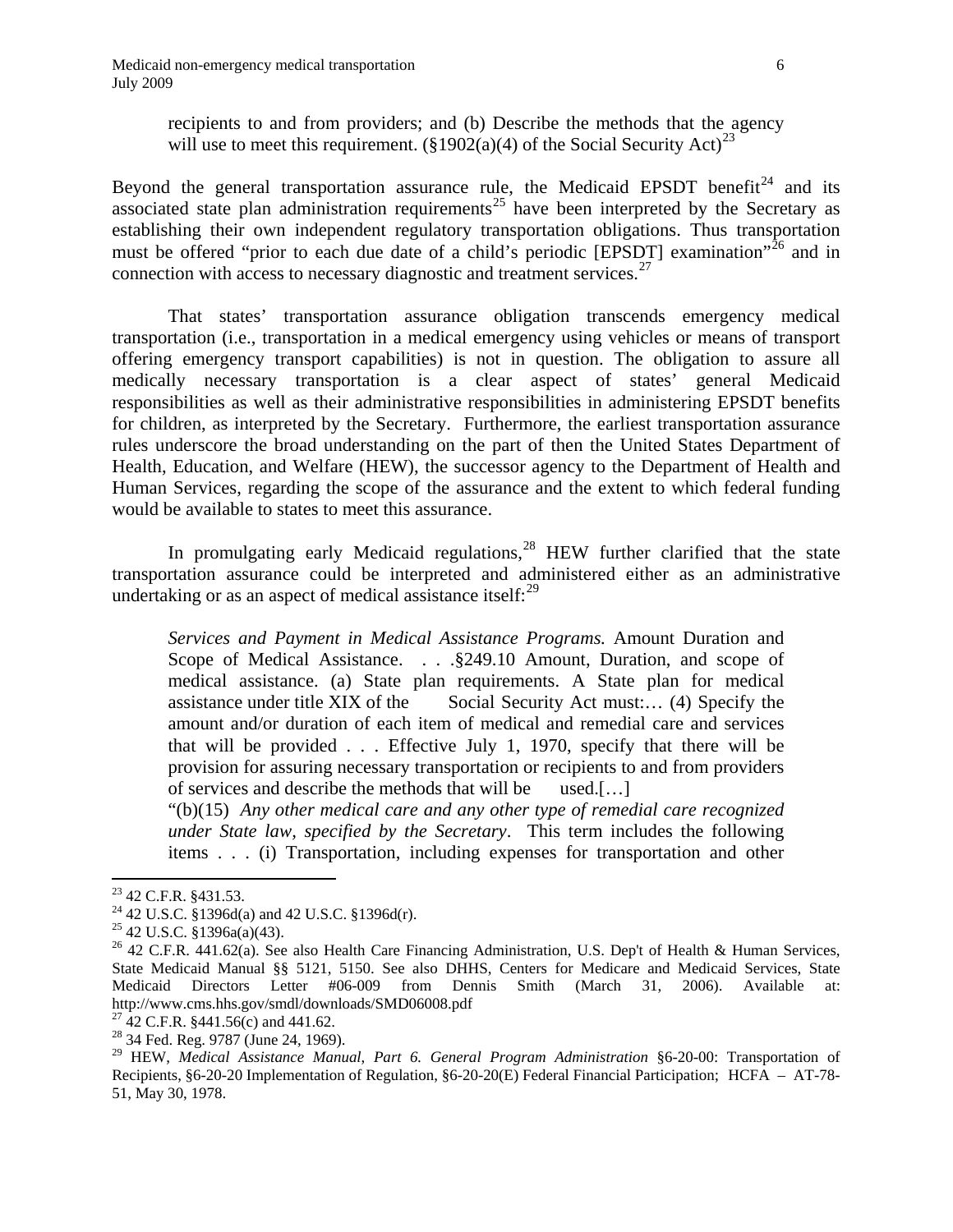1

related travel expenses, necessary to securing medical examinations and/or treatment when determined by the agency to be necessary to the individual case.

A decade later, in 1978, HEW issued further interpretive guidance related to federal Medicaid transportation policy, clarifying the basis for the assurance as well as the choice on the part of states in administering their plans and claiming federal financial participation. States could chose to do so either as an administrative activity or as a form of medical assistance (which in turn could result in federal contributions at a higher rate than would be the case were transportation to be paid at the normal federal 50 percent federal contribution rate for most forms of program administration:

Title XIX law and regulations mandate the medical care and services which must be covered in a State Medicaid program, as well as the administrative requirements necessary to operate the Medicaid program efficiently. One of these administrative requirements  $(42 \text{ C.F.R. } 449.10 \text{ (a)}(5)(ii)$  stipulates that the State Title XIX plan . . . assure necessary transportation of recipients to and from providers of services, and a description of the methods to be used. . . . [T]he Medicaid program has, from the beginning (1966), encouraged States to arrange for transportation for recipients to and from necessary medical care. The regulation in 42 C.F.R. 449.10(a)(5)(ii)  $\ldots$  requires that a State plan under title XIX of the Social Security Act must "specify that there will be provision for assuring necessary transportation of recipients to and from providers of services, and describe the methods used." This requirement is based on the provisions in the Act and Federal regulations requiring that medical assistance be: 1) available in all political subdivisions of the State; 2) provided with reasonable promptness to all eligible individuals; 3) furnished in the same amount, duration, and scope to all individuals in a group; 4) provided in a manner consistent with the best interests of the recipient; 5) available to eligible recipients from qualified providers of their choice; and 6) provided in accordance with methods of administration found necessary by the Secretary for proper and efficient operation of the State plan. This requirement is also based on the recognition, from past program operation experience, that unless needy individuals can actually get to and from providers of services, the entire goal of a State Medicaid program is inhibited at the start."  $(HCFA - AT-78-51, May 30, 1978)$ 

D. Transportation as an Optional Medical Service. Section 1905(a)(17) of the Social Security Act gives the Secretary authority to specify medical care and services not otherwise listed in the Act, and recognized under state law. Transportation has been and continues to be included under this authority, and is defined by Federal regulations (HEW,  $1978$ )<sup>[30](#page-7-0)</sup>

The transportation assurance rule is now codified at 42 C.F. R. § 431.53; and the special transportation obligations applicable to children entitled to early and periodic screening diagnosis and treatment benefits is found at 42 U.S.C. §431.62. It is also important to note that although the Secretary of Health and Human Services has broad authority under §1115 of the

<span id="page-7-0"></span><sup>30</sup> HEW, *Medical Assistance Manual*, *Part 6. General Program Administration* §6-20-10 Legal Background and Authority; §6-20-20. Implementation of Regulation; HCFA – AT-78-51, May 30, 1978.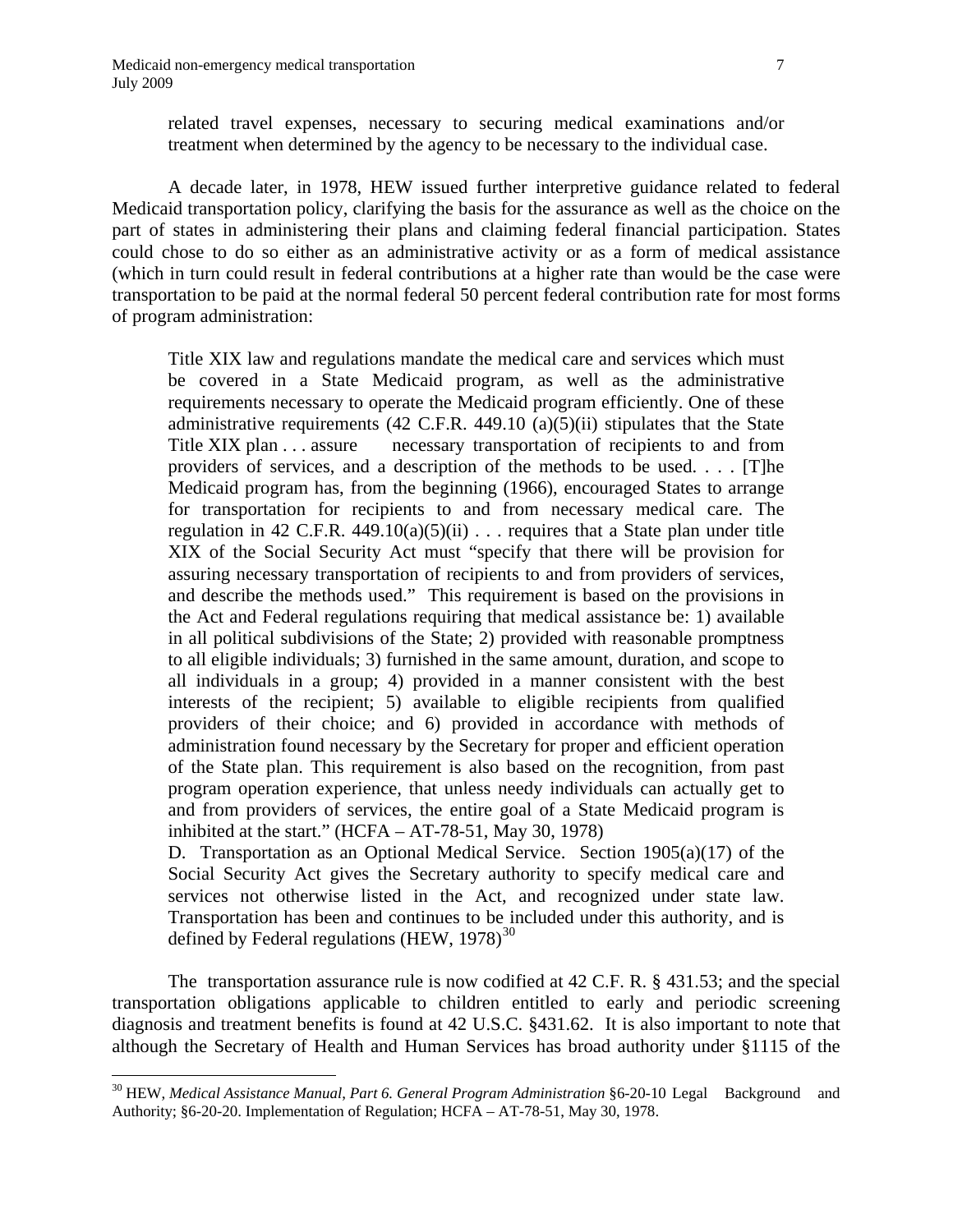Social Security  $Act^{31}$  $Act^{31}$  $Act^{31}$  to waive state plan requirements, certain other statutory requirements, and implementing regulations to permit states to pursue research and demonstration activities that promote the Act's objectives, $32$  no §1115 demonstration involves the complete waiver of the transportation assurance although as discussed in the following section, a number of demonstrations have experimented with approaches to non-emergency transportation financing and delivery.

Current federal guidelines related to the transportation assurance as it relates to nonemergency transportation provide as follows:

A State plan must—

- Specify that the Medicaid agency will ensure necessary transportation for recipients to and from providers;<sup>33</sup> and
- $\bullet$  Describe the methods that the agency will use to meet this requirement<sup>34</sup>;
- Provision of transportation is also a federal requirement under states' implementation of the Early and Periodic Screening, Diagnosis, and Treatment Program (EPSDT) in Medicaid for individuals eligible for EPSDT services<sup>[35](#page-8-4)</sup>
- Provide for a combination of written and oral methods designed to inform effectively all EPSDT eligible individuals (or their families) that necessary transportation and scheduling assistance under EPSDT services is available upon request;  $36$
- States can choose to either treat transportation costs as an administrative cost or as medical service and are required to identify in their state plan how they intend to treat the  $costs<sup>37</sup>$  $costs<sup>37</sup>$  $costs<sup>37</sup>$

In addition, as discussed at greater length below, states that furnish transportation as a medical assistance service now have the discretion to waive freedom of choice and utilize transportation brokers as a state plan option and without waivers. Federal guidance issued in the wake of the 2006 Deficit Reduction Act of 2005 legislation creating this new state plan option provides as follows:

<span id="page-8-0"></span> $\overline{a}$ <sup>31</sup> Lambrew J., op cit. and Mann C. "The New Medicaid and CHIP Waiver Initiatives," The Kaiser Commission on Medicaid and the Uninsured, February 2002; Department of Health and Human Services: Centers for Medicare and Medicaid Services website. *Research and Demonstration Projects-Section 1115.* Available at: http://www.cms.hhs.gov/MedicaidStWaivProgDemoPGI/03\_Research&DemonstrationProjects-Section1115.asp. Accessed May 25, 2009.

<span id="page-8-1"></span><sup>&</sup>lt;sup>32</sup> Smith DG, Moore JD. *Medicaid Politics and Policy, 1965-2007*. New Brunswick, NJ: Transaction Publishers; 2008; See also Kaiser, *Research and Demonstration Projects-Section 1115 supra* n. 28*.*

<span id="page-8-3"></span><span id="page-8-2"></span><sup>&</sup>lt;sup>33</sup> 42 CFR §431.53(a) (Sec. 1902(a)(4) of the Social Security Act).<br><sup>34</sup> 42 CFR §431.53(b) (Sec. 1902(a)(4) of the Social Security Act).

<span id="page-8-4"></span> $35$  42 USC §1396d(r) requires states to cover certain services to correct, or ameliorate defects and physical and mental illnesses and conditions discovered by the screening services, whether or not such services are covered under the Medicaid state plan.

<span id="page-8-5"></span><sup>36 42</sup> CFR §441.56 and §441.62.

<span id="page-8-6"></span><sup>37 42</sup> CFR §440.170.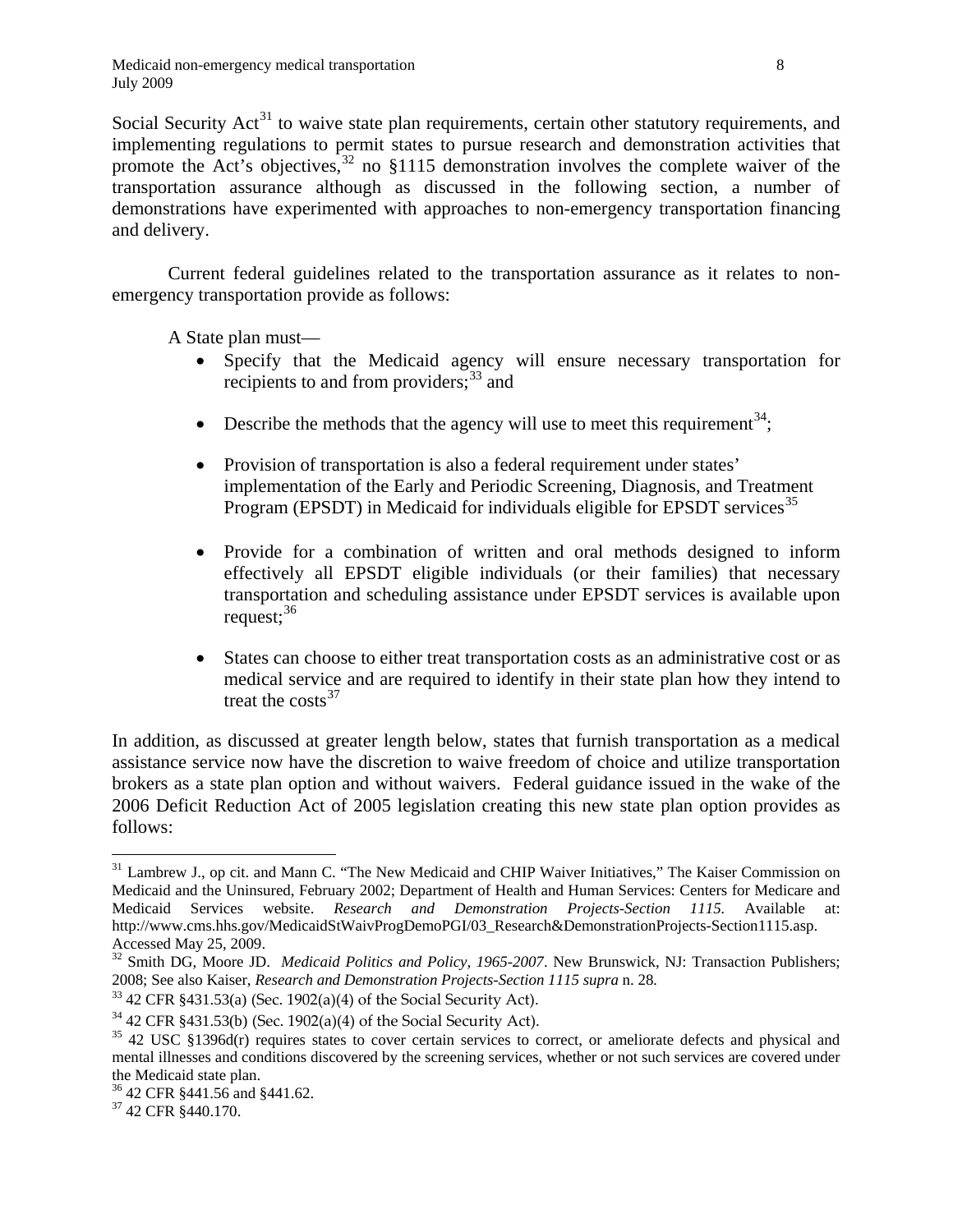- States are not required to obtain a §1915(b) waiver to use a NEMT brokerage program when transportation reimbursed as a medical assistance.<sup>38</sup> However, the transportation regulations provided:
	- o Must be cost-efficient
	- o Must use competitive procurement process to select broker
	- o Must perform regular auditing and oversight of brokerage program for quality
	- o Brokerage contract must:
		- provide that broker has oversight procedures
		- Transport personnel are licensed, qualified, competent & courteous
		- Broker will comply with requirements related to prohibitions on referrals $39$

## *Judicial Interpretation of the transportation assurance (1974-2006)*

At several points over more than 30 years, the courts have examined the transportation assurance as part of litigation brought by private individuals to enforce federal requirements and federal rights. Two distinct legal theories support private enforcement actions seeking judicial intervention aimed at requiring state agency officials to comply with federal Medicaid program requirements. The first theory, grounded in the Supremacy Clause of the United States Constitution, holds that conditions of federal funding under Spending Clause statutes such as Medicaid are enforceable by individuals, with federal courts acting under general federal question jurisdiction and individual enforcement as an implied right of action.<sup>[40](#page-9-2)</sup> The second theory – which, until narrowed by the United States Supreme Court in recent years,<sup>[41](#page-9-3)</sup> offered the more popular approach because of the availability of attorneys fees as well as broader forms of relief – holds that federal Medicaid law creates rights that can be privately enforced under 42 U.S.C. §1983, a post-Civil War statute that for nearly 150 years has given individuals the right to sue states to protect federally secured rights. Although in recent years the United States Supreme Court has placed important new limits on §1983 actions, the use of Civil Rights Act laws as a Medicaid enforcement mechanism remains a central judicial avenue.

#### *Positive Cases*

 $\overline{a}$ 

In *Smith v. Vowell*,  $42$  the first case to test the enforceability of the transportation

<span id="page-9-4"></span><span id="page-9-3"></span>Statutes. *Loy. J. Pub. Int. L.* Fall, 2008; 10(27):27-83. 41 *Gonzaga Univ. v. Doe*, 536 U.S. 273, 283; 122 S. Ct. 2268; 153 L. Ed. 2d 309 (2002). 42 *Smith v. Vowell,* 379 F. Supp. 139 (W.D.Tex. 1974).

<span id="page-9-0"></span><sup>&</sup>lt;sup>38</sup> Deficit Reduction Act of 2005 (Pub. L 109-171) §6083 amending §1902(a) of Social Security Act by adding new section 1902(a)(70).

<span id="page-9-1"></span><sup>&</sup>lt;sup>39</sup> Centers for Medicare and Medicaid Services. See letter from Dennis Smith to State Medicaid Directors dated March 31, 2006. Available at: http://www.cms.hhs.gov/smdl/downloads/SMD06009.pdf. Accessed on May 29, 2009.

<span id="page-9-2"></span><sup>40</sup> *Indep. Living Ctr. of S. Cal. Inc v. Shewry*, 543 F.3d 1050 (9th Cir 2008); *Lankford v. Sherman*, 451 F.3d 496 (8th Cir. 2006); *Planned Parenthood of Houston v. Sanchez*, 403 F.3d 324 (5th Cir. 2005), *Local Union No. 12004*, 377 F.3d 64 (1st Cir 2004); *Burgio & Campofelice*, 107 F.3d 1000 (2nd Cr 1997); *Quest v. City of Santa Fe*, 380 F.3d 1258 ( $10^{th}$  Cir. 2004); Bobroff R. Section 1983 and Preemption: Alternative Means of Court Access for Safety Net Statutes. Loy. J. Pub. Int. L. Fall, 2008; 10(27):27-83.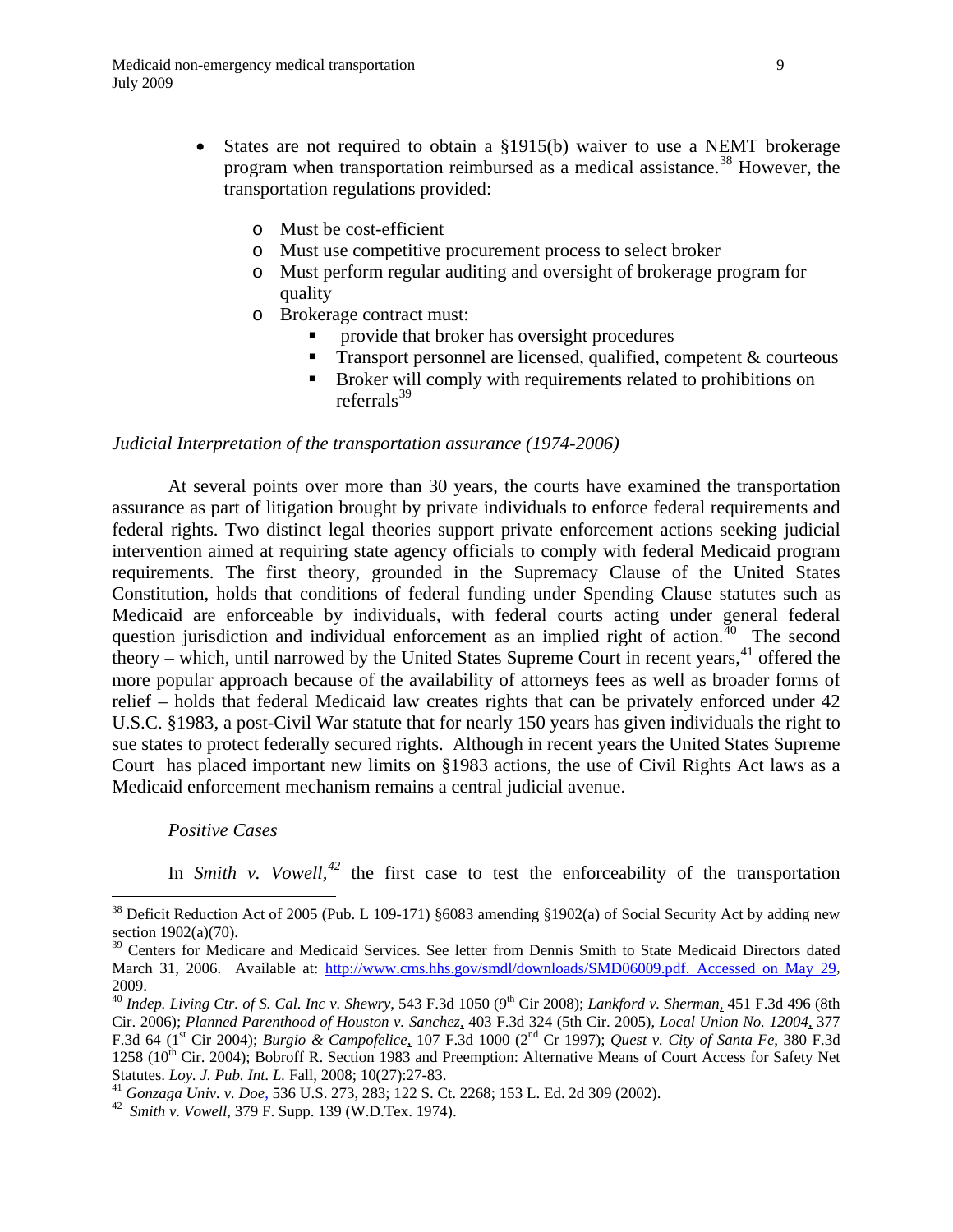assurance, a federal district court ruled in favor of the plaintiff in 1974. In *Smith*, the Texas Dept of Public Welfare refused to provide plaintiff with transportation to a physician. Plaintiff, a disabled Medicaid recipient, brought class action under 42 U.S.C. §1983 seeking injunctive and declaratory relief against the defendants for violation of federal regulatory requirements. A question of first impression, the issue on which the case turned was whether federal regulations could be enforced. Finding the regulations both unequivocal and within the power of the Secretary to promulgate, the court discussed the history of federal concern about medical transportation, as well as the extent to which transportation was essential to the proper administration of Medicaid. The court concluded that the transportation rule rested squarely in the power of the Secretary to determine that transportation was necessary to efficient program administration. The court noted that under federal policy, the choice of means by which to carry out the obligation was a matter of state discretion, but that the assurance of non-emergency transportation represented a mandatory duty. Because the regulation was promulgated with the full authority of the Secretary, it could be enforced as if it were part of the statute itself.

 A similar result was reached in *Blue v. Craig,[43](#page-10-0)* which involved a class action suit for declaratory and injunctive relief against the state of North Carolina. Plaintiffs alleged a violation of rights in the state's failure to provide them either with transportation or payment for the cost of transportation in connection with medically necessary care. In upholding plaintiffs' right to proceed against the state for violation of their federally secured rights, the court of appeals in effect acknowledged the presence and importance of the transportation obligation.

*Fant v. Stumbo[44](#page-10-1)* involved a challenge to a state regulating limiting available transportation to four trips per month. Citing the regulatory requirements promulgated by HHS, the court concluded that a four-trip- per-month limitation was invalid as an arbitrary limit on the amount of coverage and unrelated to legitimate medical necessity considerations. The following year, California's courts held in *Bingham v. Obledo*, [45](#page-10-2) that California's efforts to limit transportation only to specific groups of beneficiaries constituted a violation of federal law, as well.

*Daniels v. Tennessee Dept. of Health and Environment*, [46](#page-10-3) similarly involved the scrutiny of the legal sufficiency of a transportation plan. Unlike *Smith v Vowell,* in which the state provided no transportation whatsoever, these later transportation cases involved judicial scrutiny of the sufficiency of a state's transportation plan in relation to federal regulations and manuals. In these cases, as in *Smith,* the legitimacy of the federal regulations as a reasonable interpretation of the statute was reinforced, and the legitimacy of the regulatory standards was further extended in *Daniels* to the federal Medical Assistance Manual, a set of interpretive policies that further amplifies on the meaning of the rules. As a result, it was appropriate, in the court's view, to review a state Medicaid plan not merely for the existence of any transportation assurance but rather for an assurance that is sufficient in its description to address the key elements identified in federal standards. That is, state Medicaid plans must address transportation, not merely generally, but via a description of the manner in which the assurance would be carried out, and

<span id="page-10-1"></span>

<span id="page-10-3"></span><span id="page-10-2"></span>

<span id="page-10-0"></span><sup>&</sup>lt;sup>43</sup> Blue v. Craig, 505 F.2d 830 (4<sup>th</sup> Cir 1974).<br><sup>44</sup> Fant v. Stumbo, 552 F.Supp 617 (W.D.Ky.1982).<br><sup>45</sup> Bingham v. Obledo, 195 Cal.Rptr.142 (1983).<br><sup>46</sup> Daniels v. Tennessee Dept. of Health and Environment ,1985 U.S.Di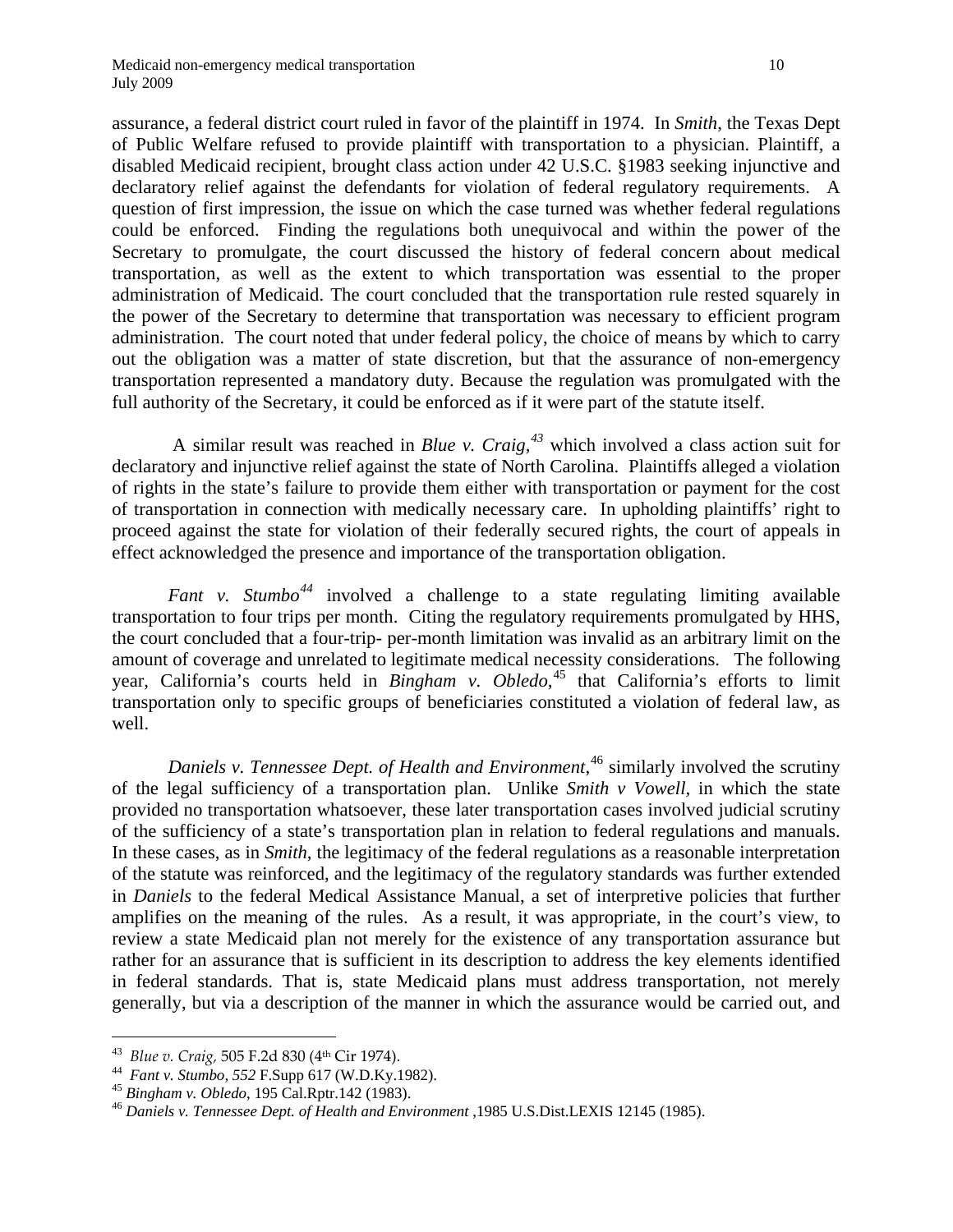the methods that would be used. At the same time, the court in *Daniels* concluded that a system of paid volunteers was sufficient to satisfy the transportation assurance and that the state in turn could deny access to a paid volunteer system if the beneficiary had access to a serviceable motor vehicle, public transportation, or transportation from friends.

 Other cases that have found a right to enforce the transportation assurance include *Morgan v. Cohen*, [47](#page-11-0) *Boatman v. Hammons*, [48](#page-11-1) *Conti and Rivera v. Ferguson,[49](#page-11-2)* and *Dajour v. City of New York*. [50](#page-11-3) *Conti* involved an express rejection of the notion that non-emergency transportation services could be limited to non-ambulatory persons, while *Dajour* involved claims brought by homeless children with asthma pursuant to the state's EPSDT transportation obligations.

## *Negative Cases*

The leading case to have rejected non-emergency medical transportation as an enforceable right is *Harris v. James*, 127 F.3d 993 (11th Cir. 1997), In *Harris,* the state of Alabama's medical transportation plan was challenged for its sufficiency. A trial court granted summary judgment in favor of the plaintiffs and based on the clear discrepancy between the federal regulation and the state's plan. The state appealed. In reversing the lower court, the United States Court of Appeals for the Eleventh Circuit ruled that federal regulations alone cannot create enforceable rights under §1983 and that while transportation may have been implied under the statute (the court did a review of all of the provisions giving rise to the regulatory transportation assurance), there was no clear statutory right to transportation. The court noted that while earlier Supreme Court rulings held that a valid regulation can create a federal right enforceable under  $\S$  1983,<sup>51</sup> it would adopt the view expressed by the dissent in a later United States Supreme Court case<sup>52</sup> which concluded that "an administrative regulation ... cannot create an enforceable § 1983 interest not already implicit in the enforcing statute." Under this reasoning, although a state Medicaid agency may have an obligation to assure transportation, only the Secretary of Health and Human Services can enforce it. (The Eleventh Circuit did not consider the question of whether the Supremacy Clause offered an alternative theory of enforceability, since such a claim was not raised by the plaintiffs).

 Following in *Harris'* wake is the most recent decision in *Avila v. Smith.[53](#page-11-6)* At issue was plaintiff's claim that Defendants had wrongfully denied her Medicaid funding for travel to medical appointments outside of Vermont. Defendants move to dismiss the complaint, arguing that the assurance created no enforceable rights and was merely a regulatory obligation to be enforced by the Secretary. Agreeing with the reasoning of *Harris*, the trial court found the assurance privately non-enforceable under §1983. The court noted that while the Second Federal Judicial Circuit (in which Vermont is located) has not conclusively ruled on the matter, "[m]ost

1

<span id="page-11-2"></span>

<span id="page-11-1"></span><span id="page-11-0"></span><sup>47</sup>*Morgan v. Cohen*, 665 F.Supp 1164 (E.D.Pa 1987). 48 *Boatman v. Hammons,* 164 F.3d 286 (6th Cir. 1998).

<span id="page-11-4"></span><span id="page-11-3"></span><sup>&</sup>lt;sup>50</sup> Dajour v. City of New York , 2001 U.S. Dist. LEXIS 15661(S.D.N.Y. 2001).<br><sup>51</sup> Guardians Ass'n v. Civil Serv. Comm'n of New York, 463 U.S. 582, 638; 103 S. Ct. 3221, 3251; 77 L. Ed. 2d 866 (1983).

<span id="page-11-5"></span><sup>&</sup>lt;sup>52</sup> Wright v. Roanoke Redevelopment and Housing Authority, 479 U.S. 418, 107 S. Ct. 766, 93 L. Ed. 2d 781 (1987).<br><sup>53</sup> 2006 WL 1519420 (D. Vt.).

<span id="page-11-6"></span>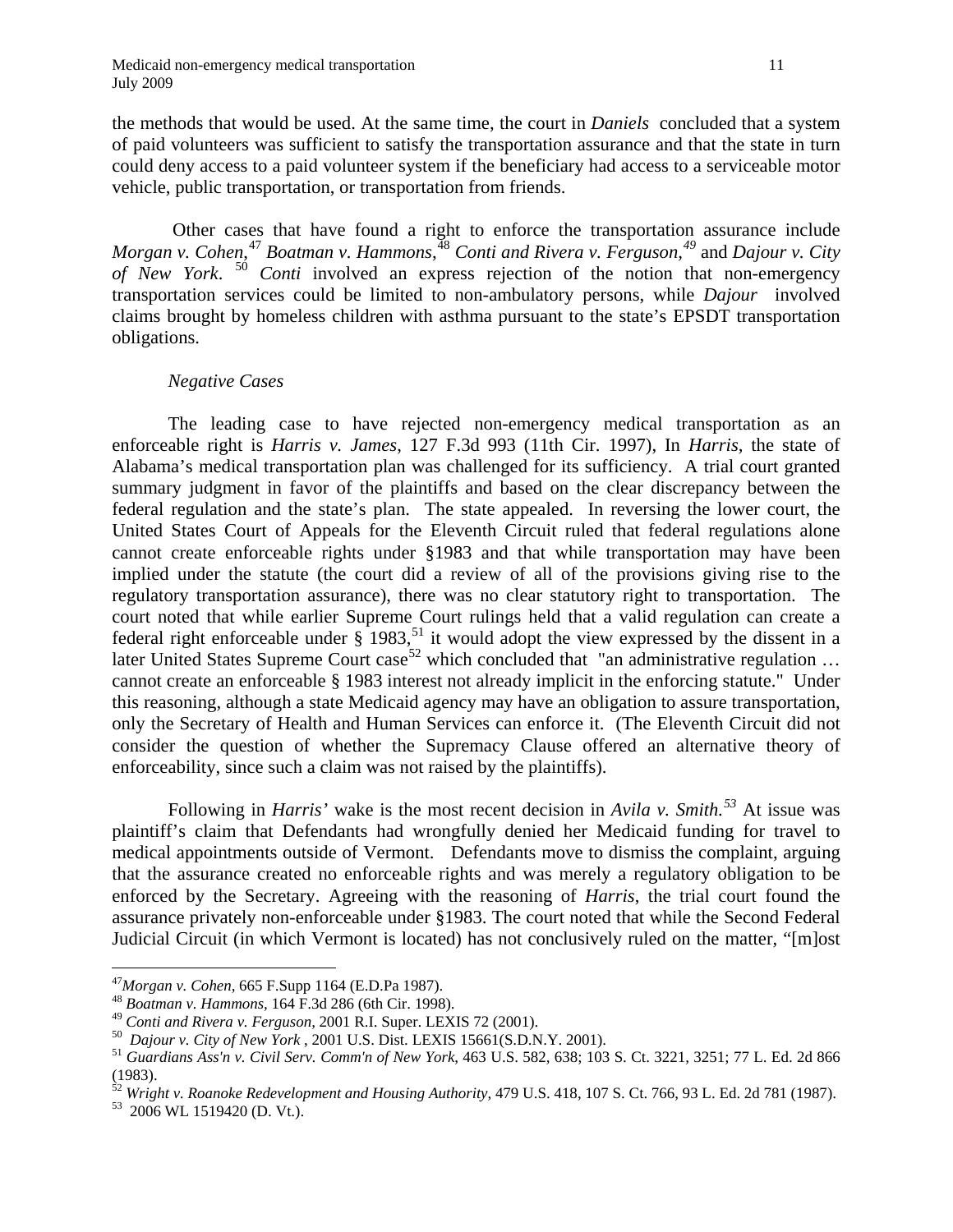circuits have held that regulations do not, by themselves, create federal rights, and that such rights must be at least implicitly recognized "in the regulation's enforcing statute."<sup>54</sup>

 At the same time that some courts have ruled the transportation assurance a nonenforceable right, other courts have held that federal requirements can be enforced through the Constitution's Supremacy Clause.<sup>[55](#page-12-1)</sup> This means that even though transportation may not be enforceable as a federal right, the federal obligation created by the transportation assurance rules may be considered enforceable in other judicial settings.

## *The Deficit Reduction Act of 2006*

 Paradoxically, the very issue that acted as a barrier to individual enforcement – the absence of an explicit reference to states' transportation obligation in regulation – was removed in 2006 by legislative amendments contained in the Deficit Reduction Act of 2005 (DRA),  $^{56}$  $^{56}$  $^{56}$ which was aimed at giving states additional flexibility in how the assurance could be carried out. As yet, there has as of yet been no transportation litigation in the wake of this amendment; but the very problem noted by the *Harris* court in a judicial enforcement context, that is, the absence of statutory evidence of Congressional intent, appears to have been rectified by the amendments.<sup>[57](#page-12-3)</sup> Whether the amendments are evidence of a federal right enforceable under §1983 or instead of a federal obligation enforceable under Supremacy Clause litigation, remains to be seen.

 The DRA contained two amendments of relevance to the state transportation assurance. First, the Act amended the Medicaid statute to permit states to establish non-emergency transportation brokerage programs to help ensure transportation services; implementing regulations were published in 2008.<sup>[58](#page-12-4)</sup> This allowed states "to establish a non-emergency medical transportation brokerage program without regard to statutory requirements for comparability, statewideness, and freedom of choice."<sup>59</sup> NEMT may be provided under contract with brokerage entities that are selected through competitive bidding process, have oversight procedures to monitor access, complaints, and quality, are subject to regular auditing, and require separation of brokerage and transportation provider in most circumstances.<sup>[60](#page-12-6)</sup>

 Second, the DRA amended the Medicaid statute to permit states greater flexibility in defining covered benefits for certain Medicaid-eligible populations, including the use of "benchmark" benefit plans. Benchmark plans include: the Federal Employees Health Benefits

<span id="page-12-0"></span><sup>54</sup> Ibid. at p.10 citing *King v. Town of Hempstead*, 161 F.3d 112, 115 (2d Cir. 1998) and *Rodriguez v. City of New York*, 197 F.3d 611, 617 (2d Cir. 1999).<br><sup>55</sup> See, e.g., *Independent Living Center v. Shewry*, 543 F.3d 1050 (9<sup>th</sup> Cir 2008); The United States Supreme Court

<span id="page-12-1"></span>appears to be in accord with this Supremacy Clause theory of enforcement, although the High Court has not yet ruled directly on whether the Supremacy Clause covers beneficiary claims. See, e.g., *Pharmaceutical Research and* 

<span id="page-12-3"></span><span id="page-12-2"></span><sup>&</sup>lt;sup>56</sup> Pub. L. 109-171 (109<sup>th</sup> Cong., 2d sess.)<br><sup>57</sup> Kukarni, M. *Fact Sheet: Medicaid Transportation Services*. National Health Law Program. February 2008.<br><sup>58</sup> 73 FR 77519 (December 19, 2008) adding §1902(a)(70) to Socia

<span id="page-12-4"></span>January 20, 2009.

<span id="page-12-5"></span><sup>59</sup> Ibid at 77520.

<span id="page-12-6"></span> $60$  Ibid.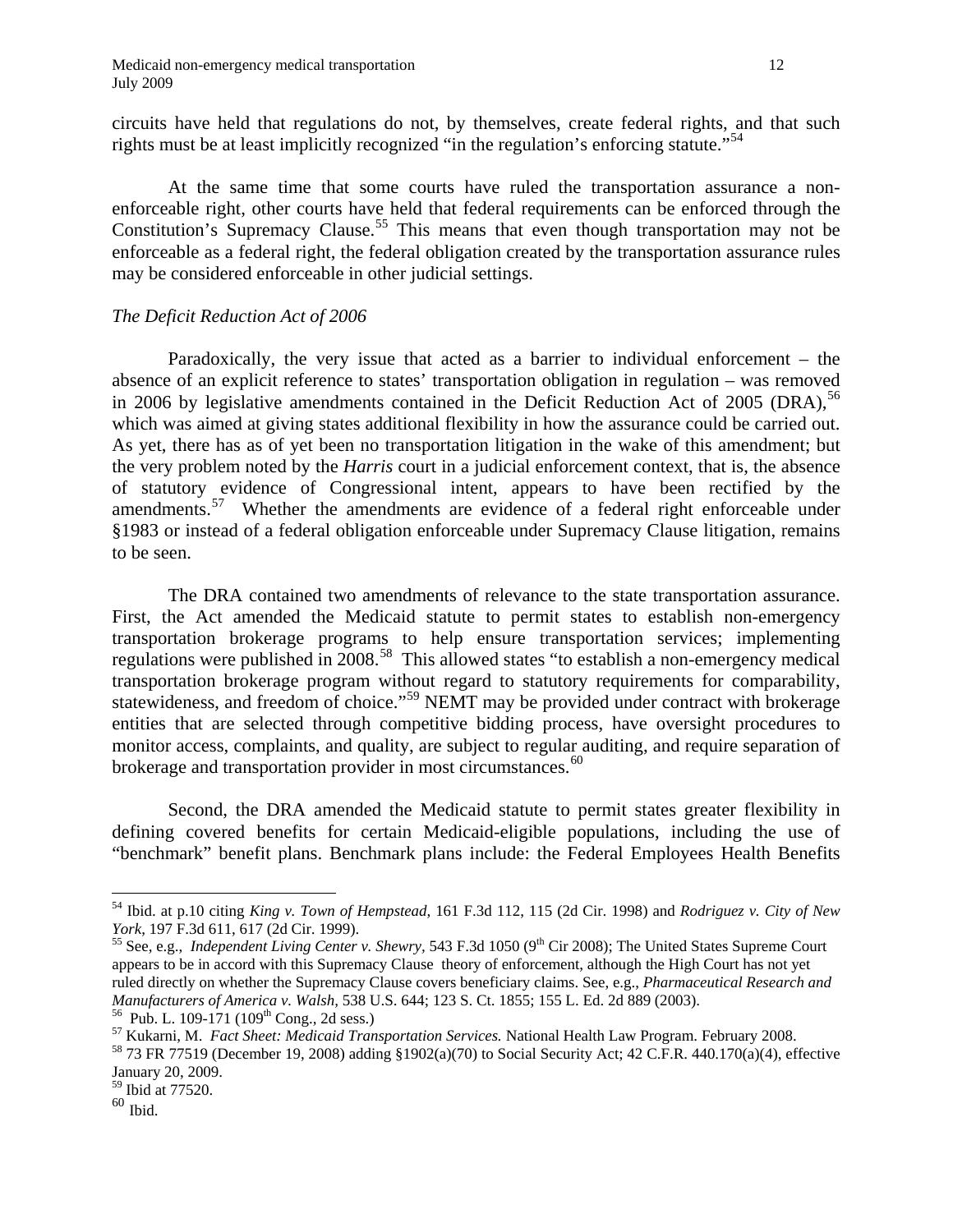Program (FEHBP) Blue Cross/Blue Shield preferred provider organization (PPO); a state's employee coverage plan; the health maintenance organization (HMO) with the largest number of non-Medicaid enrollees in a state; or any other plan approved by the secretary of the U.S. Department of Health and Human Services (HHS). Final regulations published by the Bush Administration in December, 2008, interpreted this "benefit flexibility" provision to include state authority to eliminate the transportation assurance for affected populations, as state employees do not receive a transportation benefit as part of their health insurance coverage.<sup>61</sup> In defending this interpretation of the Act (which contained no specific reference to transportation in defining the scope of state flexibility, even as the same Act amended the statute to specifically reference transportation, as noted), the Administration stated as follows:

. . . [O]ffering benchmark or benchmark-equivalent benefit packages without regard to the assurance of transportation is consistent with the benchmark options that Congress specified. . . . Since section 1937 of the Act gives States the flexibility to provide benefits that are similar to commercial packages, it would appear inconsistent with that flexibility to require the States to provide NEMT that the selected benchmark package do not offer. We disagree that benchmark and/or benchmark equivalent plan options undermine the intent of the Medicaid program and create major barriers to access appropriate care. The benchmark and benchmark-equivalent plan options provide unprecedented flexibilities to States in an effort to create benefit packages that appropriately meet the needs of their Medicaid populations. In order to provide States with maximum flexibility, the rule provides that States can offer benchmark or benchmark equivalent coverage without regard to the assurance of transportation, which will align these plans with today's health care environment.  $\ldots$ <sup>1[62](#page-13-1)</sup>

The Administration's explanation did not discuss the provisions of §1937 insofar as such provisions specifically retained the EPSDT benefit as additional coverage for children or the fact that implementing EPSDT regulations (still in force) include transportation services.

Table 1 identifies the nine states (Idaho, Kansas, Kentucky, Missouri, South Carolina, Virginia, Washington, West Virginia, and Wisconsin) that have approved state plan amendments for a benchmark plan. Of these nine States, three (South Carolina, Missouri and Wisconsin), do not provide NEMT services to beneficiaries enrolled in benchmark programs and West Virginia has placed a limit of five round trips per year on the benefit. It is important to recognize that Section 1937 of the Act continues to provide protections for children and exempt individuals. Children should continue to have access to NEMT as an EPSDT benefit. Exempt individuals will have an informed choice to determine whether enrollment in an alternative benefit package is advantageous, and may take into account the availability of NEMT in making that election.

<span id="page-13-0"></span><sup>&</sup>lt;sup>61</sup> 73 Fed. Reg. 73694 (December 3, 2008) adding §1937 to Social Security Act. <sup>62</sup> Ibid at 73715.

<span id="page-13-1"></span>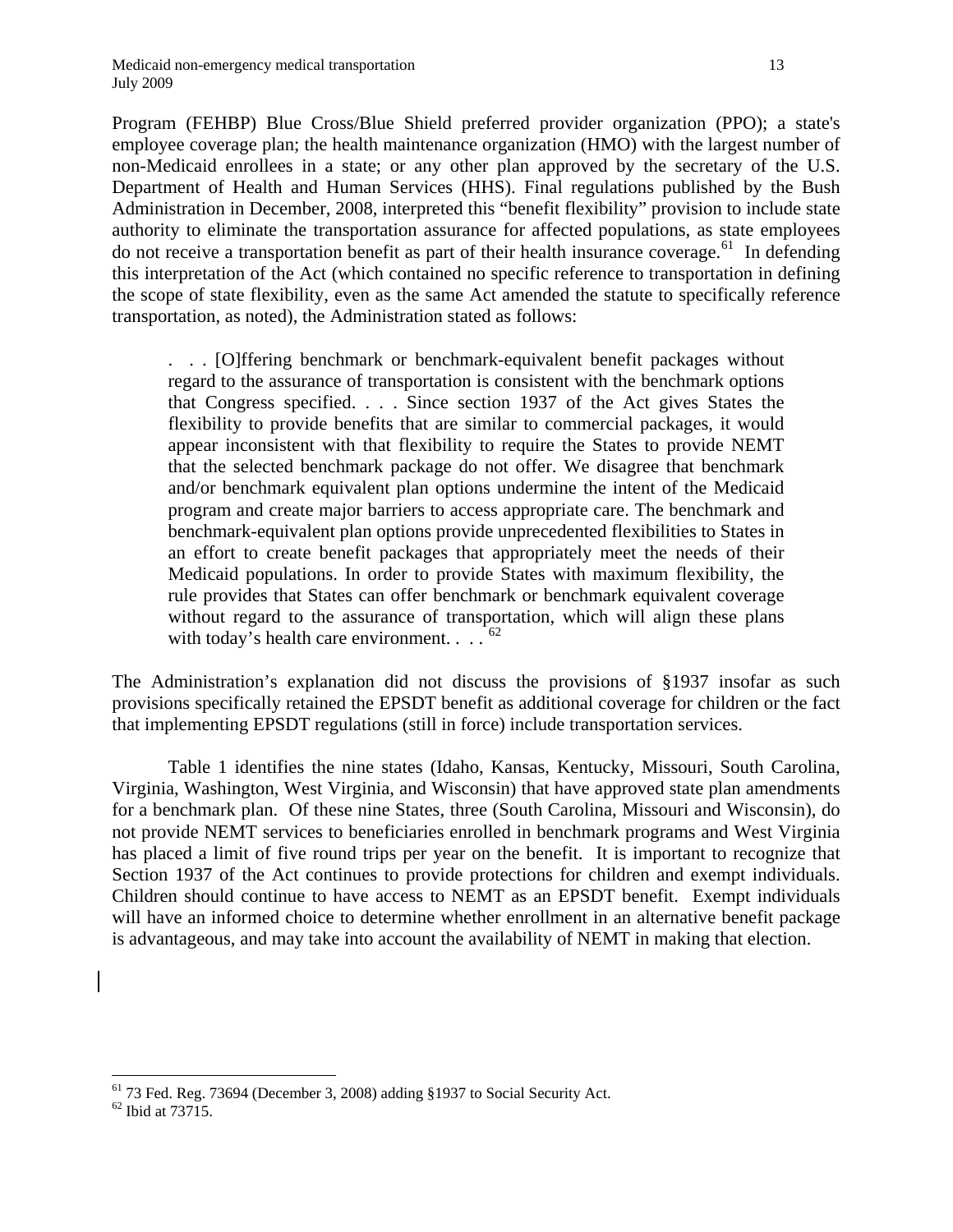| State with benchmark plan | <b>NEMT</b>     | <b>Limitations</b>              |
|---------------------------|-----------------|---------------------------------|
|                           | <b>Included</b> |                                 |
| Idaho                     | Yes             |                                 |
| Kansas                    | Yes             |                                 |
| Kentucky                  | Yes             |                                 |
| Missouri                  | N <sub>0</sub>  |                                 |
| South Carolina            | N <sub>0</sub>  |                                 |
| Virginia                  | Yes             |                                 |
| Washington                | Yes             |                                 |
| West Virginia             | Yes             | Limited to five round trips per |
|                           |                 | year                            |
| Wisconsin                 | N <sub>0</sub>  |                                 |

## **Table 1: State Medicaid Benchmark Plans, 2009.**

Source: Information obtained through Centers for Medicare and Medicaid Services (73 Fed Reg. 73700, December 3, 2008) and 2009 Survey of Medicaid Directors by George Washington University and Simon & Co.

 The DRA benefit flexibility rules are in flux. On April 2, 2009, the Obama Administration extended the original effective date for these regulations (February 2, 2009) until December 31, 2009 to permit additional comments on the rules, including the regulation reclassifying transportation as an optional service.<sup>63</sup> Furthermore, the Children's Health Insurance Program Reauthorization Act of 2009<sup>[64](#page-14-1)</sup> amended the Medicaid benefit flexibility statute to significantly narrow state authority in the design of benchmark plans,  $^{65}$  $^{65}$  $^{65}$  although the impact of this narrowed authority on states' ability to exclude NEMT is a matter that will require CMS interpretation. For this reason, it now appears that the 2008 rule will now require significant revision; at the present time there is no regulation in effect that would, in the absence of a §1115 demonstration waiver, authorize any state to depart from its transportation assurance obligation for any covered population.

Further research is needed to assess the impacts of the DRA changes. The adoption of benchmark benefit plans that exclude NEMT suggest some beneficiaries may have greater problems securing transportation for medical care. Even if these changes are reversed by future regulatory or statutory changes, the changes provide an important opportunity to understand the effects of having or losing transportation benefits in Medicaid.

## **Current State Practices Related to Non-Emergency Medical Transportation**

 The literature on Medicaid NEMT literature is quite sparse. The most recent comprehensive state survey to determine how states are administering NEMT was done in  $2003<sup>66</sup>$  and most studies have been carried out by companies serving as transportation brokers themselves or associations representing transportation providers. The small amount of scholarly

1

<span id="page-14-1"></span><span id="page-14-0"></span><sup>&</sup>lt;sup>63</sup> American Recovery and Reinvestment Act of 2009 (ARRA) (Pub. L. 111-5), H.R. 1, 111<sup>th</sup> Cong. (2009).<br><sup>64</sup> Children's Health Insurance Program Reauthorization Act of 2009 (CHIPRA) (Pub. L. 111-3), H.R. 2, 111<sup>th</sup> Cong. (2009).<br>  $^{65}$  See CHIPRA n.57, § 611(a) and §611(a)(3).

<span id="page-14-2"></span>

<span id="page-14-3"></span><sup>&</sup>lt;sup>66</sup> Stefl G, Newsom S. *Medicaid non-emergency transportation: National survey 2002-2003*. National Consortium on the Coordination of Human Services Transportation. (2003).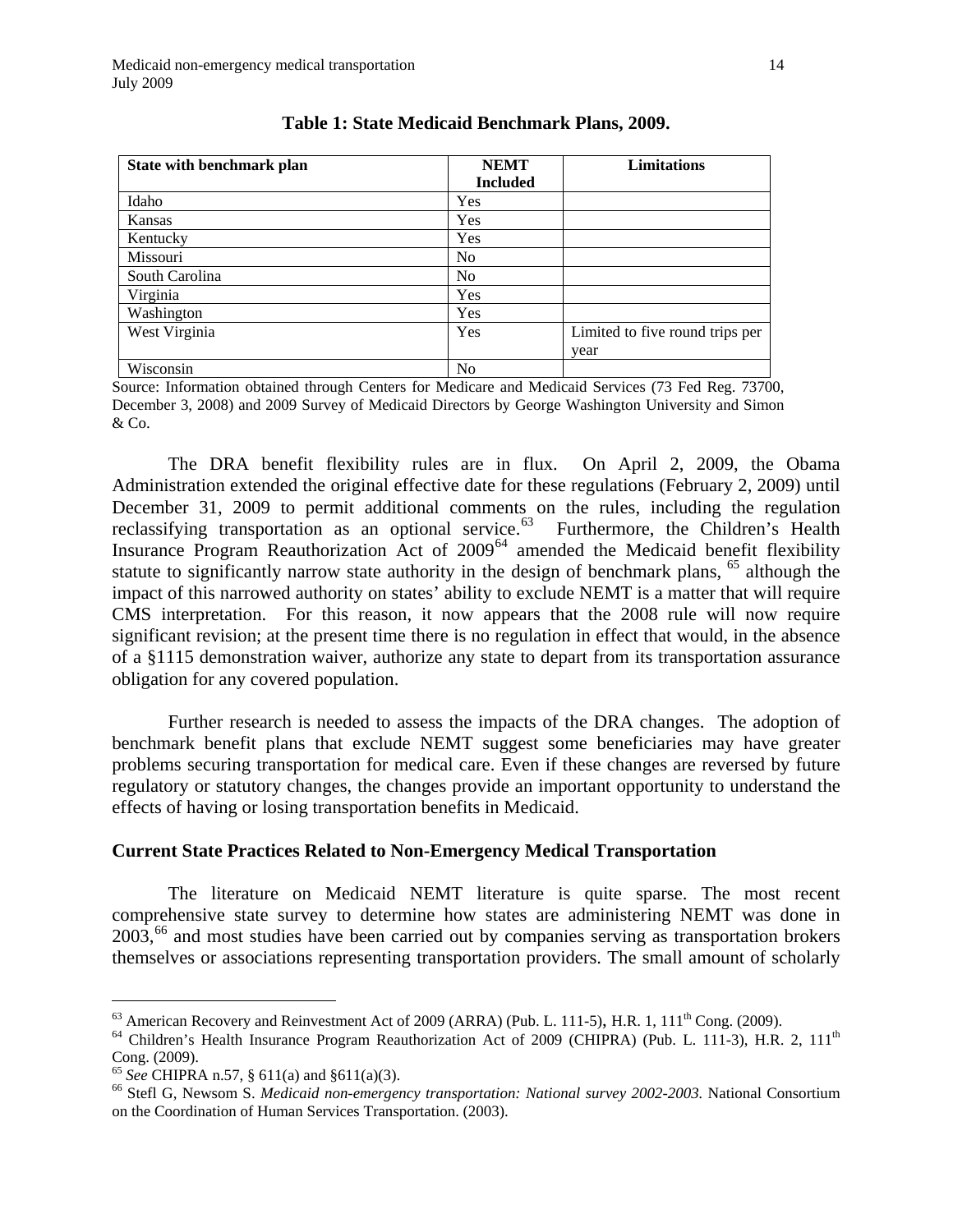research that does exist tends to show that NEMT is a utilized and necessary benefit. Below we present a summary of current state Medicaid agency NEMT practices based on a review of current literature and data we collected through a survey described below.

#### *Study Methods*

 Information on the non-emergency medical transportation requirements was collected by conducting a textual review of federal Medicaid regulations through hard copy and internet review of the Code of Federal Regulations<sup>67</sup>, the Federal Register<sup>68</sup>, the State Medicaid Manual through CCH Internet Research<sup>69</sup>, and State Medicaid Director Letter #06-009<sup>[70](#page-15-3)</sup>. With regard to collecting information on each state's individual non-emergency medical transportation requirement, a survey using the internet website Survey Monkey<sup>[71](#page-15-4)</sup> was created by George Washington University along with Simon & Co. and sent via internet to each of the 50 state Medicaid directors. The survey was in questionnaire format and contained questions regarding the state's Medicaid program and in particular the state's non-emergency medical transportation benefit. Questions included, but were not limited to, requests about the state's non-emergency medical transportation utilization methods, populations served, transportation methods used, limitation on NEMT services, effects of the Deficit Reduction Act on NEMT practices and how NEMT is financed within that state's program.

 Information obtained from this survey was used specifically for Tables 2 and 3. Table 2 delineates the results of the 2009 survey answers regarding use of the NEMT brokerage option and compares the results to brokerage usage for those same states pre-DRA amendments. Table 3 shows the results from the 2009 survey which questioned the twenty-two states not using a broker in 2001 as to whether they have implemented a brokerage program since of the passage of the DRA, and whether it was due to the passage of the DRA and subsequent regulations no longer requiring a waiver to use a broker. Table 4 shows coverage of and limitations to the NEMT services of each state from 2006 according to the Kaiser Family Foundation.

## *Key Findings*

 $\overline{a}$ 

## *Federal financing of NEMT*

 As discussed in the previous section, transportation services can be paid as either an administrative or medical assistance service. When furnished as an administrative service, states can avoid obligations that attach to Medicaid when the service to be financed is classified as "medical assistance," such as free choice of provider provisions, the application of certain medical assistance payment standards, and other matters. On the other hand, as an administrative service, the transportation assurance is paid at a 50 percent federal financial

<span id="page-15-1"></span><span id="page-15-0"></span><sup>&</sup>lt;sup>67</sup> http://www.gpoaccess.gov/cfr/index.html<br>
<sup>68</sup> http://www.gpoaccess.gov/fr/index.html<br>
<sup>69</sup> http://hr.cch.com/primesrc/bin/highwire.dll?ult=p&tpl=hrilogin.tpl&eg=h13&

<span id="page-15-3"></span><span id="page-15-2"></span> $70$  Department of Health and Human Services, Centers for Medicare and Medicaid Services. State Medicaid Directors Letters from Dennis Smith Nos. #06-009 and #06-008, March 31, 2006. Available at: http://www.cms.hhs.gov/smdl/downloads/SMD06009.pdf $^\mathrm{71}$ http://www.surveymonkey.com/

<span id="page-15-4"></span>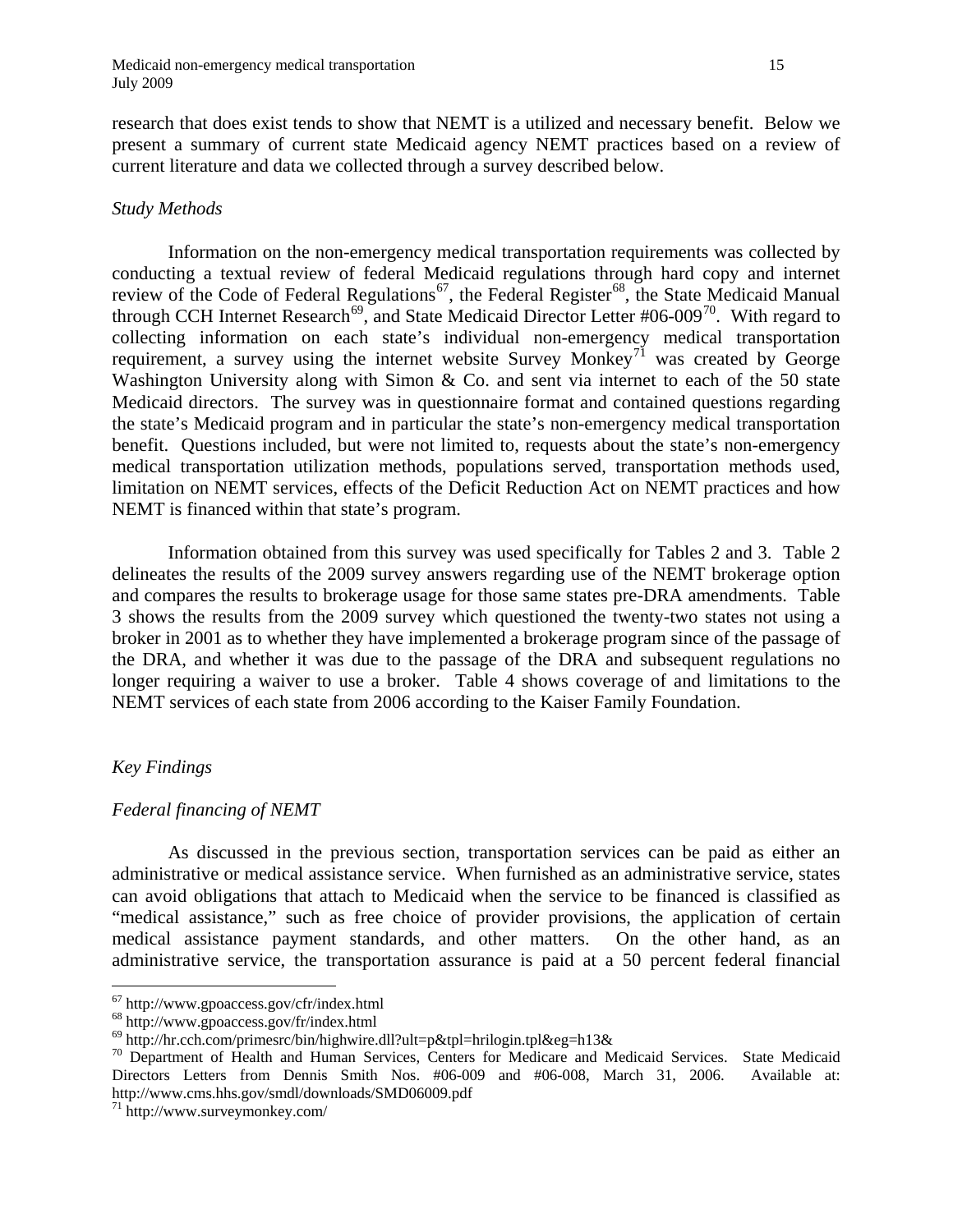$\overline{a}$ 

participation rate, which can be considerably lower than states' Federal financial rate for medical assistance services, which range from 50 percent to 76 percent.<sup>72</sup> NEMT has been the subject of state §1115 demonstrations, as well. Table 2 shows state approaches to transportation financing as of 2003.

| <b>STATE</b>         | Medical Assistance or Administrative Expenditure |
|----------------------|--------------------------------------------------|
| Alabama              | Administrative                                   |
| Alaska               | Medical Service                                  |
| Arizona              | Medical Service                                  |
| <b>Arkansas</b>      | Medical Service                                  |
| California           | Medical Service                                  |
| Colorado             | Medical Service                                  |
| Connecticut          | Administrative                                   |
| Delaware             | Administrative                                   |
| District of Columbia | Medical Service                                  |
| Florida              | Medical Service                                  |
| Georgia              | Medical Service                                  |
| Hawaii               | Medical Service                                  |
| Idaho                | Medical Service                                  |
| Illinois             | Medical Service                                  |
| Indiana              | Medical Service                                  |
| Iowa                 | <b>Both</b>                                      |
| Kansas               | Medical Service                                  |
| Kentucky             | Medical Service                                  |
| Louisiana            | Medical Service                                  |
| Maine                | Medical Service                                  |
| Maryland             | Administrative                                   |
| Massachusetts        | Administrative                                   |
| Michigan             | <b>Both</b>                                      |
| Minnesota            | <b>Both</b>                                      |
| Mississippi          | Medical Service                                  |
| Missouri             | Medical Service                                  |
| Montana              | <b>Both</b>                                      |
| Nebraska             | Medical Service                                  |
| Nevada               | Medical Service                                  |
| New Hampshire        | Administrative                                   |
| New Jersey           | <b>Both</b>                                      |
| New Mexico           | <b>Both</b>                                      |
| New York             | <b>Both</b>                                      |
| North Carolina       | Both                                             |
| North Dakota         | Medical Service                                  |
| Ohio                 | <b>Both</b>                                      |
| Oklahoma             | Administrative                                   |

## **Table 2: Non-emergency transportation as a medical assistance or as state plan administration expenditure under Medicaid, 2003.**

<span id="page-16-0"></span> $72$  The American Recovery and Reinvestment Act (ARRA) provides a temporary FMAP increase from October 1, 2008 through December 31, 2010.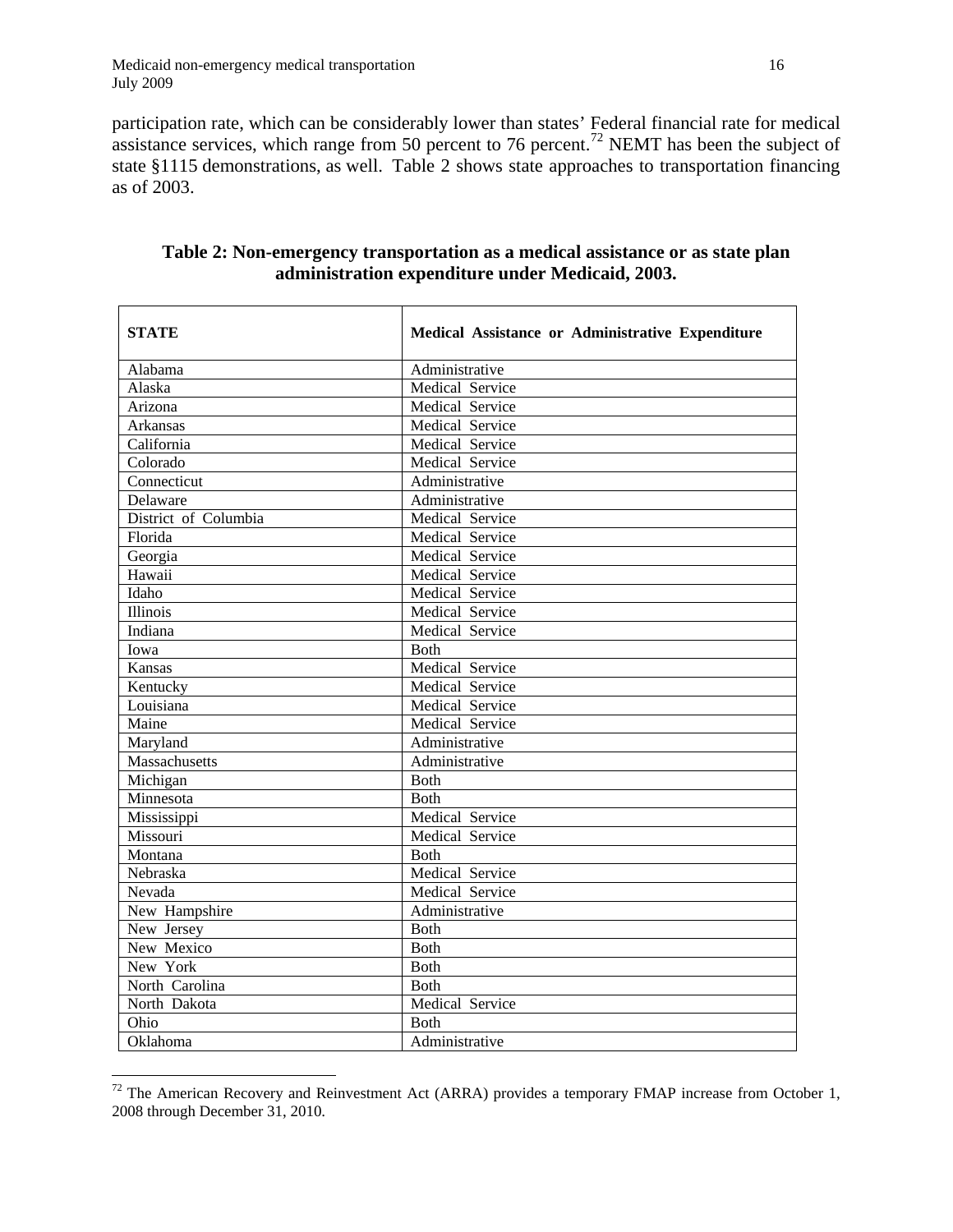| <b>STATE</b>   | Medical Assistance or Administrative Expenditure |
|----------------|--------------------------------------------------|
| Oregon         | Administrative                                   |
| Pennsylvania   | Administrative                                   |
| Rhode Island   | <b>Both</b>                                      |
| South Carolina | Medical Service                                  |
| South Dakota   | Medical Service                                  |
| Tennessee      | Medical Service                                  |
| Texas          | Medical Service                                  |
| Utah           | <b>Both</b>                                      |
| Vermont        | Administrative                                   |
| Virginia       | Administrative                                   |
| Washington     | Administrative                                   |
| West Virginia  | Medical Service                                  |
| Wisconsin      | <b>Both</b>                                      |
| Wyoming        | Administrative                                   |

Source: National Consortium on the Coordination of Human Services Transportation. *Medicaid Non-Emergency Transportation: National Survey 2002-2003,* December 2003.

#### *Use of NEMT Brokerage Systems*

 $\overline{a}$ 

As previously discussed, the DRA authorized the use of brokerage systems whose purpose is to permit states to limit free choice of providers for NEMT as a medical assistance benefit (paid at the higher federal contribution rate) as a state plan option and without seeking special federal waiver approval under §1915 of the Social Security Act, which provides "freedom of choice" demonstrations. $^{73}$ 

Under a brokerage program, the State contracts with one or more transportation brokers to manage the NEMT services for beneficiaries who need transportation to or from medical providers. Typically the transportation brokers provide an alternative to directly contracting with transportation providers on a fee-for service basis. The brokers can be either a profit or not-forprofit company that contracts directly with local transportation providers such as a taxi service, van service or even provides fares on public transit such as buses or subways. The brokers seek to establish a network of NEMT providers. It is customary for brokers to manage the entire NEMT program from receiving the trip requests, to assigning trips to providers and scheduling the trips. $^{74}$ 

 Reimbursement methodologies used by states for NEMT services vary but can be generalized as "the least expensive appropriate and available mode of transport"  $\frac{75}{15}$  $\frac{75}{15}$  $\frac{75}{15}$  States may utilize volunteers, who are usually paid mileage rates. They may also directly reimburse beneficiaries for the cost of prior approved long distance travel and accommodation. The states often rely on public carriers such as buses, for which beneficiaries are typically given tokens. They may pay taxi companies or other commercial transport firms on a mileage or trip basis. Some states contract with transportation brokers to coordinate and pay for all necessary

<span id="page-17-1"></span><sup>74</sup> Information provided from LogistiCare, a NEMT brokerage company to Simon & Co.

<span id="page-17-0"></span> $^{73}$  42 U.S.C. §1396a(a)(70); For a general discussion of the Medicaid freedom of choice waiver program see CCH, MED-REG, MED-GUIDE ¶21,011.55, 42 CFR §431.55, Waiver of other Medicaid Requirements.

<span id="page-17-2"></span><sup>&</sup>lt;sup>75</sup> Kaiser Family Foundation website. Available at: http://www.kff.org/medicaid/benefits/sv\_foot.jsp#21.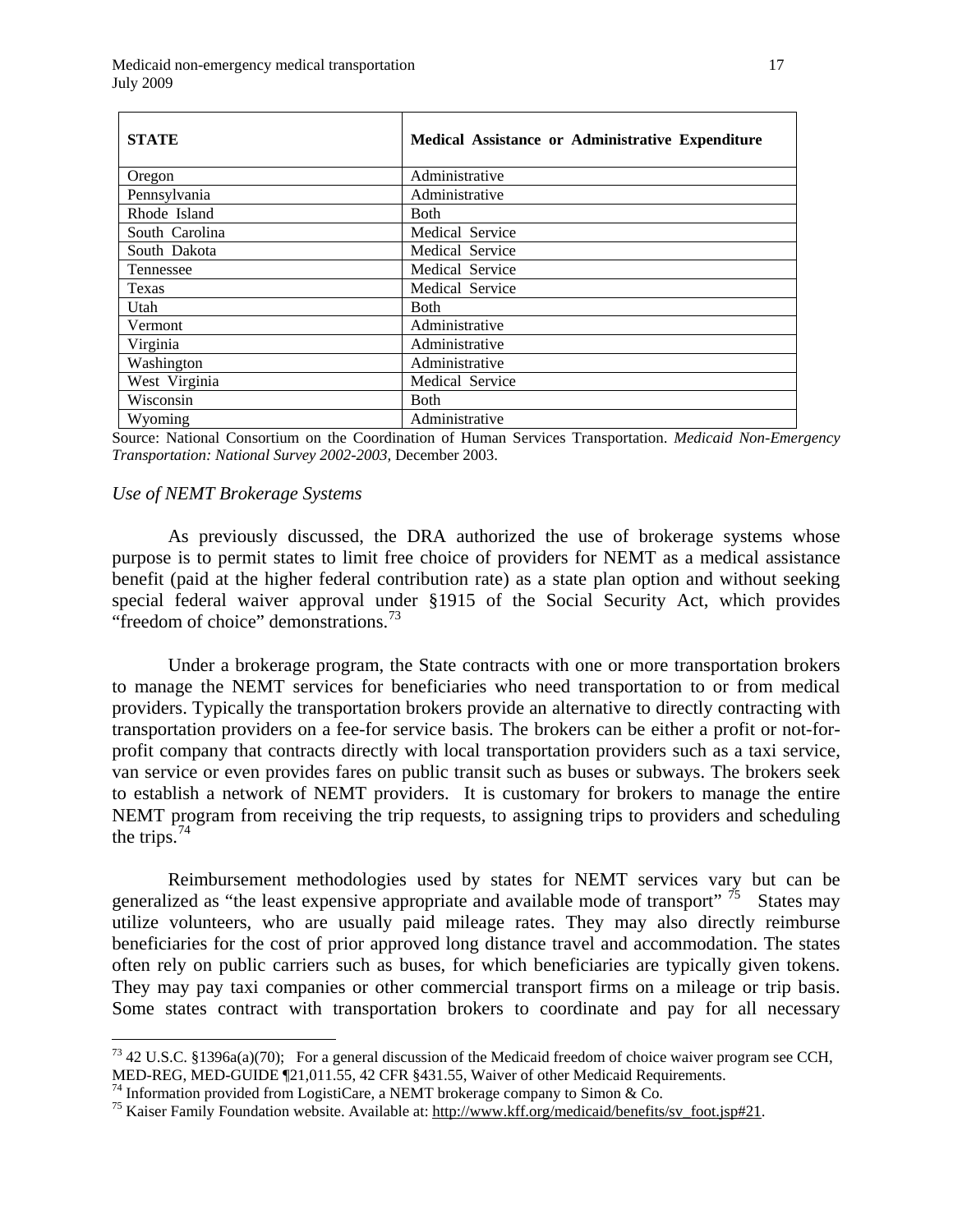$\overline{a}$ 

transportation with a co-payment to the broker. If necessary, a state may pay for long distance transport via a commercial airline, railway or bus company (Ibid.).

 To establish a NEMT brokerage program for providing transportation as medical assistance, a State must submit a State plan amendment (SPA) that elects this option and assures that applicable requirements related to cost effectiveness, competitive procurement, oversight and quality are being met (DHHS March 31 2006 letter). NEMT brokerage programs must be cost effective and states must select NEMT brokers through a competitive procurement process in order to comply with the DRA. The Congressional Budget Office scored the brokerage provision in the DRA of a savings 55 million dollars over five years, assuring that transportation is a means for states to restrain Medicaid costs.  $^{76}$  $^{76}$  $^{76}$ 

 Most states cover NEMT to enable Medicaid beneficiaries to obtain covered medical services from both local providers and from tertiary care centers at some distance from their homes. Several of the states assure appropriate utilization through prior approval processes or may set limits on the number of trips allowed per month or with local community agencies or vendors to coordinate the services.

 Recent literature argues that the shift to transportation brokerage services has improved access to care among Medicaid beneficiaries and decreased expenditures. For example, a recent study by University of South Carolina researchers examines the effects of implementing transportation brokerage systems in Georgia and Kentucky and found that this increased access to care and reduced transportation expenses. Moreover, there were reductions in hospitalizations by children and ambulatory care sensitive admissions by diabetic adults, suggesting improved health outcomes.<sup>77</sup>

 Another forthcoming article examining the incentive structure of Florida's NEMT program finds that a broker supplies more effort on both quality assurance and cost reduction but less effort on screening trip eligibility as its share of transit services increases. The article further asserts that because of the compensation structure, the number of Medicaid beneficiaries using services and the number of claims per user increase as the broker's share of transit services increases. The article concludes that for a given number of claims, cost per claim decreases as the brokers share of transit services increases.<sup>[78](#page-18-2)</sup>

<span id="page-18-0"></span><sup>&</sup>lt;sup>76</sup> The Congressional Budget Office Cost Estimate on S. 1932 Deficit Reduction Act of 2005 Conference agreement, as amended and passed by the Senate on December 21, 2005. January 27,2006

<span id="page-18-1"></span> $^{77}$  Kim, J., Norton, E. C., Stearns, S. C. (Feb. 2009) "Transportation brokerage services and Medicaid beneficiaries' access to care." *Health Services Research* 44(1): 145-61.

<span id="page-18-2"></span><sup>&</sup>lt;sup>78</sup> Dai, C., Denslow, D., Dewey, J. (2007). The incentive effects of organizational forms: Evidence from Florida's non-emergency Medicaid transportation programs. Manuscript submitted for publication.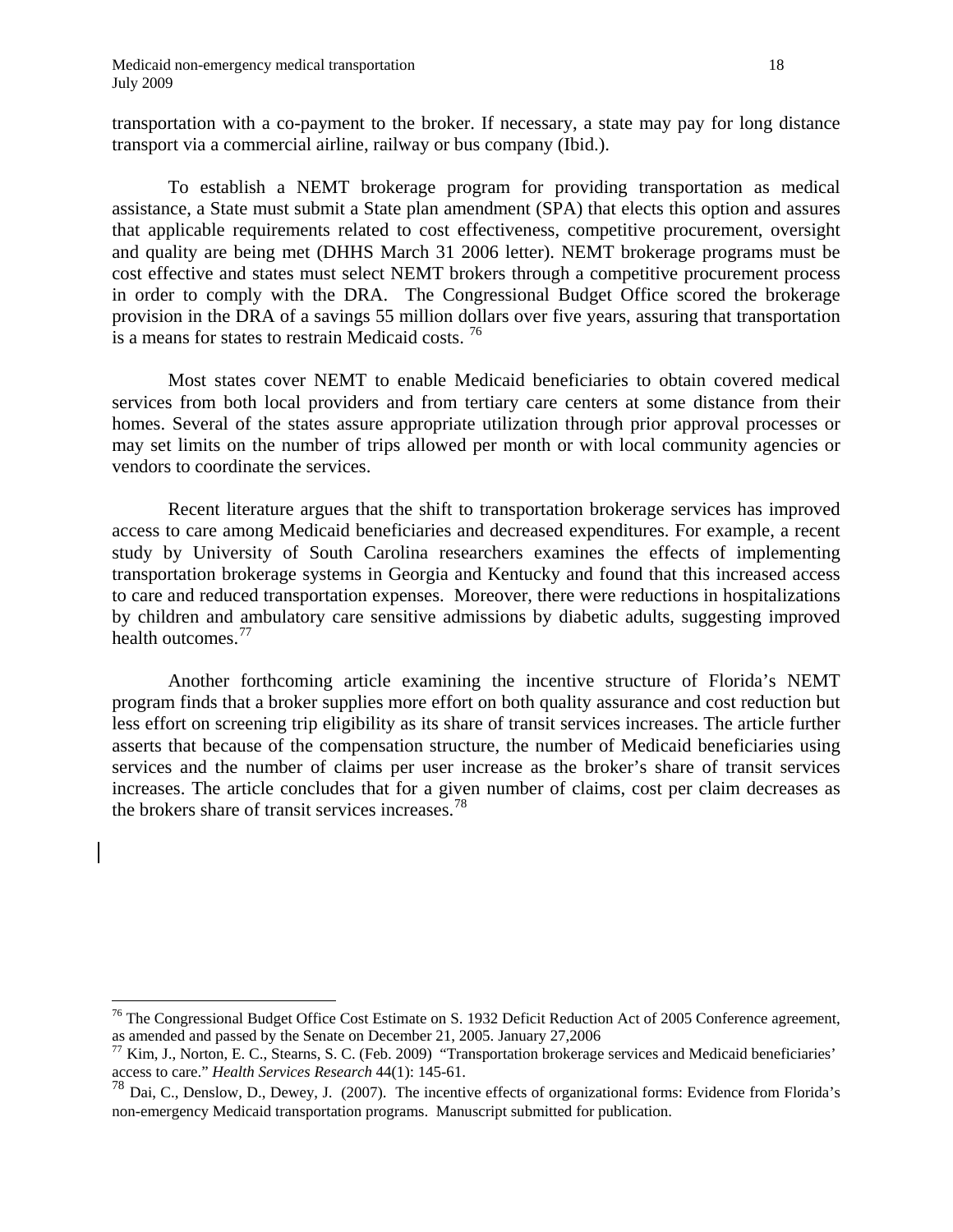| <b>STATE</b>         | <b>Use of Brokers in</b><br>2001 | <b>Use of Brokers in</b><br>2009 |
|----------------------|----------------------------------|----------------------------------|
| Alabama              | No                               | No                               |
| Alaska               | No                               | Yes                              |
| Arizona              | No                               | N <sub>o</sub>                   |
| Arkansas             | Yes                              | Yes                              |
| California           | No                               | No                               |
| Colorado             | No                               | Yes                              |
| Connecticut          | Yes                              | Yes                              |
| Delaware             | Yes                              | Yes                              |
| District of Columbia | No                               | Yes                              |
| Florida              | Yes                              | Yes                              |
| Georgia              | Yes                              | Yes                              |
| Hawaii               | No                               | No                               |
| Idaho                | Yes                              | Yes                              |
| Illinois             | No                               | Yes                              |
| Indiana              | Yes                              | Yes                              |
| Iowa                 | No                               | No                               |
| Kansas               | Yes                              | Yes                              |
| Kentucky             | Yes                              | Yes                              |
| Louisiana            | Yes                              | Yes                              |
| Maine                | Yes                              | Yes                              |
| Maryland             | Yes                              | Yes                              |
| Massachusetts        | Yes                              | Yes                              |
| Michigan             | Yes                              | Yes                              |
| Minnesota            | No                               | Yes                              |
| Mississippi          | Yes                              | Yes                              |
| Missouri             | Yes                              | Yes                              |
| Montana              | Yes                              | Yes                              |
| Nebraska             | No                               | No                               |
| Nevada               | N <sub>o</sub>                   | Yes                              |
| New Hampshire        | No                               | No                               |
| New Jersey           | No                               | Yes                              |
| New Mexico           | Yes                              | Yes                              |
| New York             | Yes                              | Yes                              |
| North Carolina       | No                               | Yes                              |
| North Dakota         | No                               | No                               |
| Ohio                 | N <sub>o</sub>                   | N <sub>o</sub>                   |
| Oklahoma             | Yes                              | Yes                              |
| Oregon               | Yes                              | Yes                              |
| Pennsylvania         | Yes                              | Yes                              |
| Rhode Island         | Yes                              | Yes                              |
| South Carolina       | Yes                              | Yes                              |
| South Dakota         | No                               | No                               |
| Tennessee            | Yes                              | Yes                              |
| Texas                | No                               | No                               |
| Utah                 | Yes                              | Yes                              |
| Vermont              | Yes                              | Yes                              |
| Virginia             | Yes                              | Yes                              |

## **Table 3: State Medicaid Agency Use of NEMT Brokerage Programs Before and After the DRA Brokerage Amendments, 2001 and 2009.**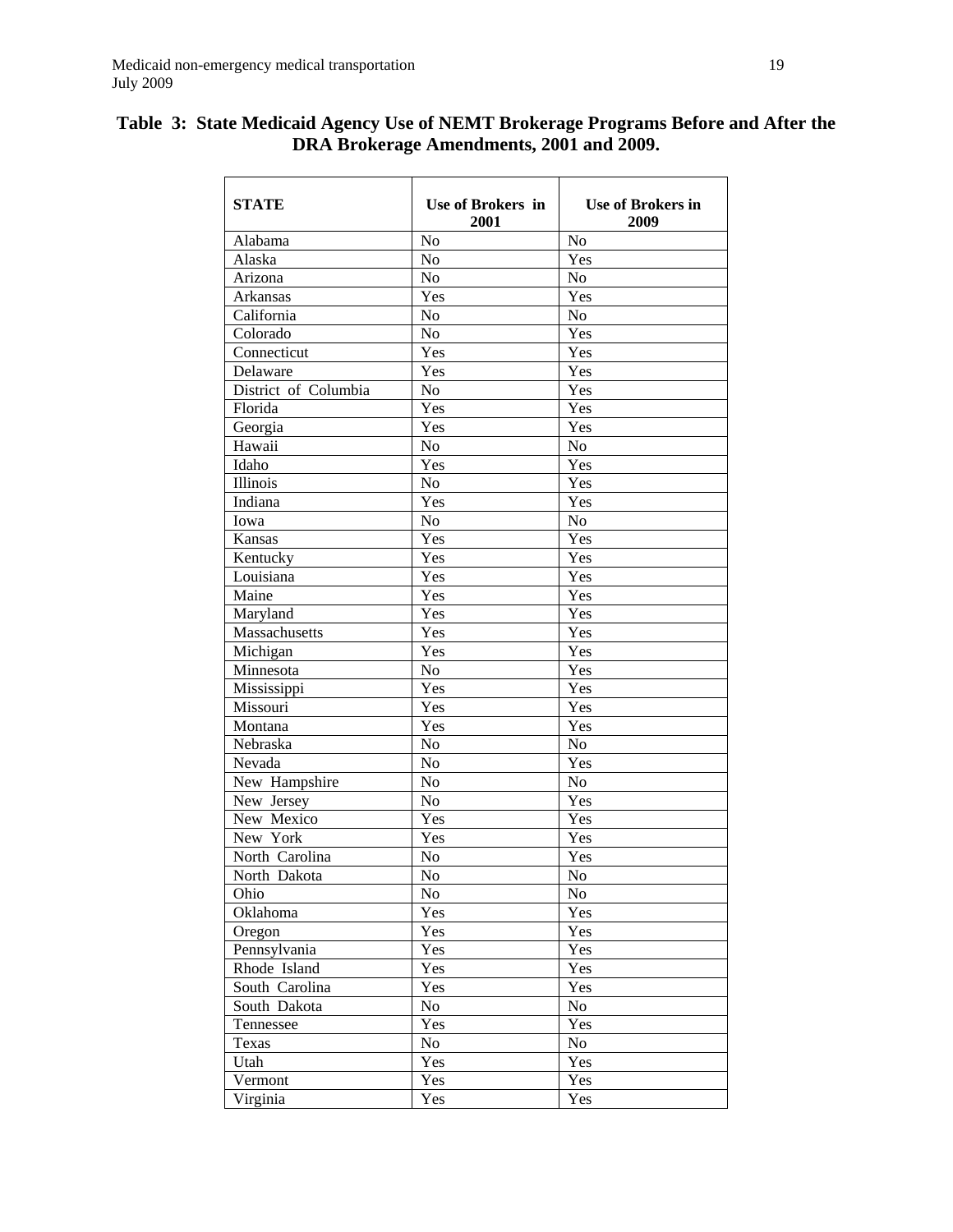| <b>STATE</b>                    | Use of Brokers in<br>2001 | <b>Use of Brokers in</b><br>2009 |
|---------------------------------|---------------------------|----------------------------------|
| Washington                      | Yes                       | Yes                              |
| West Virginia                   | No                        |                                  |
| Wisconsin                       | No                        | No                               |
| Wyoming                         | No                        | Yes                              |
| Using<br>Total<br><b>States</b> | 29                        | 38                               |
| <b>Brokerage</b>                |                           |                                  |

Source: Survey Medicaid Non-emergency Medical Transportation: National Survey 2002-2003, Community Transportation Association of America: 2001; 2009 survey conducted by MJ Simon and Associates and the George Washington University.

Table 3 shows that the number of states using a transportation broker has increased by 9 since 2001. Officials in Minnesota, New Jersey, Nebraska and Wyoming specifically cited the DRA in our interviews as influencing their decision to use of broker. North Carolina now uses a broker system, however, they specifically noted that the DRA and the lack of waiver did not influence their decision to use a broker. Texas does not yet have a broker system, but officials indicated that they will reconsider the issue in 18 months and plan to take the DRA into consideration in whether or not they will be using a broker. Thus the enactment of the brokerage option resulted in a 31 percent increase in use of the option. This indicates that making it simpler for states to implement a brokerage option, by filing a state plan amendment rather than requiring approval of a waiver, increased the usuage of the brokerage option in Medicaid.

#### *Current state practices on non-emergency medical transportation*

 Table 4 summarizes information on current state coverage standards as of 2006 for NEMT and limitations for various populations, including categorically needy beneficiaries and those who are medically needy (i.e. who typically spend down to Medicaid eligibility levels by incurring costs for medical assistance). While Table 4 provides only limited insight into current practice, it is fair to conclude from the table that all states have NEMT programs in place, that some limitations are present in the form of trip limits, prior authorization, or cost sharing.

| <b>STATE</b> | <b>POPULATIONS COVERED</b>               | <b>LIMITATIONS</b>      |
|--------------|------------------------------------------|-------------------------|
| Alabama      | Categorically Needy                      | 2 trips per month       |
| Alaska       | Categorically Needy                      | Prior Approval Required |
| Arizona      | Categorically Needy & Medically<br>Needy | Prior Approval Required |
| Arkansas     | Categorically Needy & Medically<br>Needy | No Restrictions         |
| California   | Categorically Needy & Medically<br>Needy | Prior Approval Required |
| Colorado     | Categorically Needy                      | No Restrictions         |
| Connecticut  | Categorically Needy & Medically<br>Needy | Prior Approval Required |

**Table 4: State NEMT Practices: Coverage and Limitations, 2006.**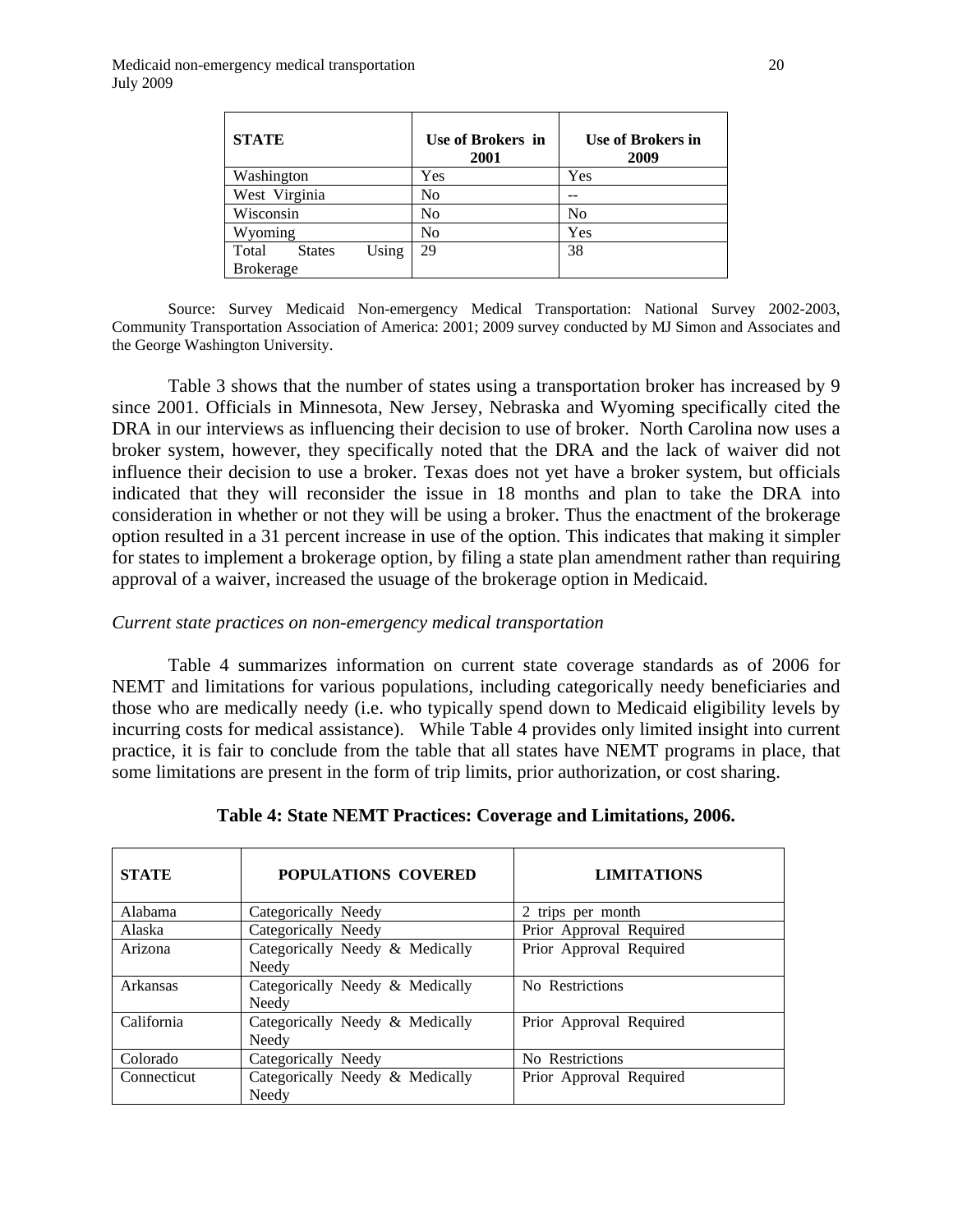| <b>STATE</b>            | <b>POPULATIONS COVERED</b>               | <b>LIMITATIONS</b>                                                                                                                                                                 |
|-------------------------|------------------------------------------|------------------------------------------------------------------------------------------------------------------------------------------------------------------------------------|
| Delaware                | Categorically Needy                      | \$1 Copay per trip                                                                                                                                                                 |
| District of<br>Columbia | Categorically Needy & Medically<br>Needy | Prior Approval Required for medi-<br>van transport                                                                                                                                 |
| Florida                 | Categorically Needy & Medically<br>Needy | Prior Approval Required, \$1 Copay<br>per trip, and limited to beneficiaries<br>unable to arrange for medically<br>necessary transportation through any<br>other means             |
| Georgia                 | Categorically Needy & Medically<br>Needy | \$1 copay per trip                                                                                                                                                                 |
| Hawaii                  | Categorically Needy & Medically<br>Needy | No Restrictions                                                                                                                                                                    |
| Idaho                   | Categorically Needy                      | Prior Approval Required                                                                                                                                                            |
| Illinois                | Categorically Needy & Medically<br>Needy | Prior Approval Required for all<br>transports other than nursing facility<br>residents                                                                                             |
| Indiana                 | Categorically Needy                      | \$.50-2 copay per trip, depending on<br>payment, priori approval required for<br>transports great than 50 miles, and<br>limited to 20 one way trips less than<br>50 miles per year |
| Iowa                    | Categorically Needy & Medically<br>Needy | Benefits for beneficiaries with<br>disabilities and residing outside of<br>metropolitan areas only                                                                                 |
| Kansas                  | Categorically Needy & Medically<br>Needy | Prior approval required on specified<br>modes of travel                                                                                                                            |
| Kentucky                | Varies by plan                           | Prior approval required                                                                                                                                                            |
| Louisiana               | Categorically Needy & Medically<br>Needy | Prior approval required                                                                                                                                                            |
| Maine                   | Categorically Needy & Medically<br>Needy | Prior approval required on<br>transportation of nursing facility<br>residents                                                                                                      |
| Maryland                | Categorically Needy & Medically<br>Needy | Prior approval required on anything<br>other than public transportation                                                                                                            |
| Massachusetts           | Categorically Needy & Medically<br>Needy | No Restrictions                                                                                                                                                                    |
| Michigan                | Categorically Needy & Medically<br>Needy | No Restrictions                                                                                                                                                                    |
| Minnesota               | Varies by plan                           | No Restrictions                                                                                                                                                                    |
| Mississippi             | Categorically Needy                      | Prior approval required                                                                                                                                                            |
| Missouri                | Categorically Needy & Medically<br>Needy | \$3 copayment required                                                                                                                                                             |
| Montana                 | Varies by plan                           | Prior approval required                                                                                                                                                            |
| Nebraska                | Categorically Needy & Medically<br>Needy | Prior approval required                                                                                                                                                            |
| Nevada                  | Categorically Needy                      | Prior approval required                                                                                                                                                            |
| New Hampshire           | Categorically Needy & Medically<br>Needy | Prior approval required                                                                                                                                                            |
| New Jersey              | Categorically Needy & Medically<br>Needy | Prior approval required                                                                                                                                                            |
| New Mexico              | Categorically Needy                      | Transportation to pharmacy for<br>prescription pick-up not covered                                                                                                                 |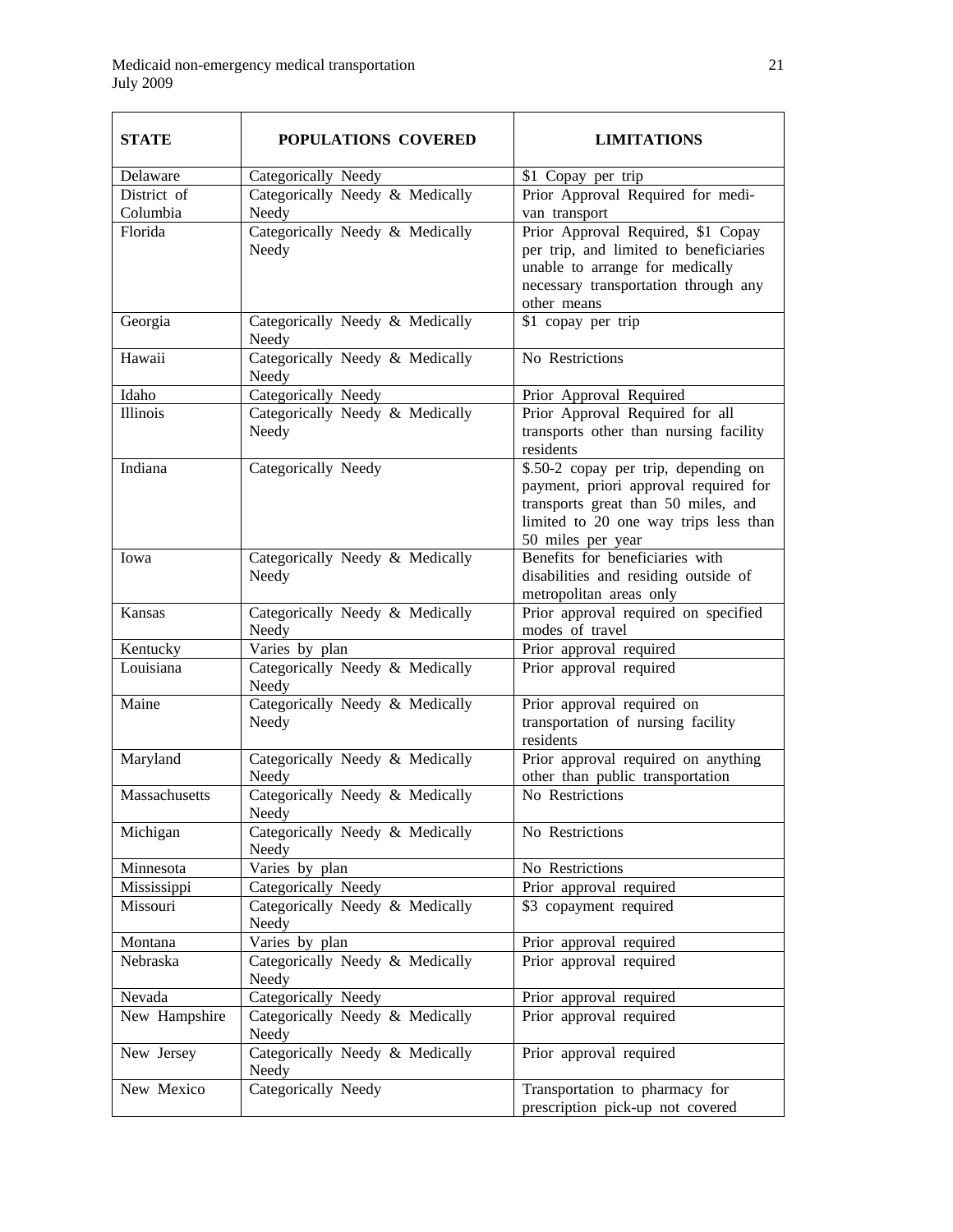| <b>STATE</b>   | <b>POPULATIONS COVERED</b>               | <b>LIMITATIONS</b>                                                                                  |
|----------------|------------------------------------------|-----------------------------------------------------------------------------------------------------|
| New York       | Categorically Needy & Medically<br>Needy | Prior approval required                                                                             |
| North Carolina | Categorically Needy & Medically<br>Needy | No Restrictions                                                                                     |
| North Dakota   | Categorically Needy & Medically<br>Needy | No Restrictions                                                                                     |
| Ohio           | Categorically Needy                      | No Restrictions                                                                                     |
| Oklahoma       | Categorically Needy                      | No Restrictions                                                                                     |
| Oregon         | A - See state-specific                   | Prior approval required                                                                             |
| Pennsylvania   | Categorically Needy & Medically<br>Needy | .\$50-\$3 per service, depending on<br>payment                                                      |
| Rhode Island   | Categorically Needy & Medically<br>Needy | Prior approval required                                                                             |
| South Carolina | Categorically Needy                      | No Restrictions                                                                                     |
| South Dakota   | Categorically Needy                      | No Restrictions                                                                                     |
| Tennessee      | Varies by plan                           | No Restrictions                                                                                     |
| Texas          | Categorically Needy & Medically<br>Needy | Prior approval required on specified<br>sources                                                     |
| Utah           | Varies by plan                           | No Restrictions                                                                                     |
| Vermont        | Varies by plan                           | No Restrictions                                                                                     |
| Virginia       | Categorically Needy & Medically<br>Needy | Prior approval required                                                                             |
| Washington     | Categorically Needy & Medically<br>Needy | Prior approval required                                                                             |
| West Virginia  | Categorically Needy & Medically<br>Needy | Prior approval required                                                                             |
| Wisconsin      | Categorically Needy & Medically<br>Needy | \$1 copay per trip in specialized<br>medical vehicle, prior authorization<br>required on long trips |
| Wyoming        | Categorically Needy                      | No Restrictions                                                                                     |

Source: Kaiser Family Foundation website. Available at:

<http://medicaidbenefits.kff.org/service.jsp?gr=off&nt=on&so=0&tg=0&yr=3&cat=3&sv=21>.

## **Discussion**

 Since Medicaid's enactment, medically necessary, non-emergency transportation has been woven into the fabric of the program, first as a basic element of program administration and later as a medical assistance service in its own right. Along with certain other aspects of Medicaid, such as eligibility requirements that embrace individuals who bear the major burden of illness, coverage of long term care, and unique and comprehensive coverage rules for children, transportation is one of the dimensions of Medicaid that set it apart from traditional health insurance.

Today, Medicaid's non-emergency transportation assurance represents one of the nation's largest publicly supported transportation undertakings. In the intervening years, federal policy has sought to incentivize transportation through federal funding enhancements (e.g., allowing transportation to be claimed as a medical assistance benefit), innovation in financing and delivery through the §1115 demonstration process, and streamlined federal requirements that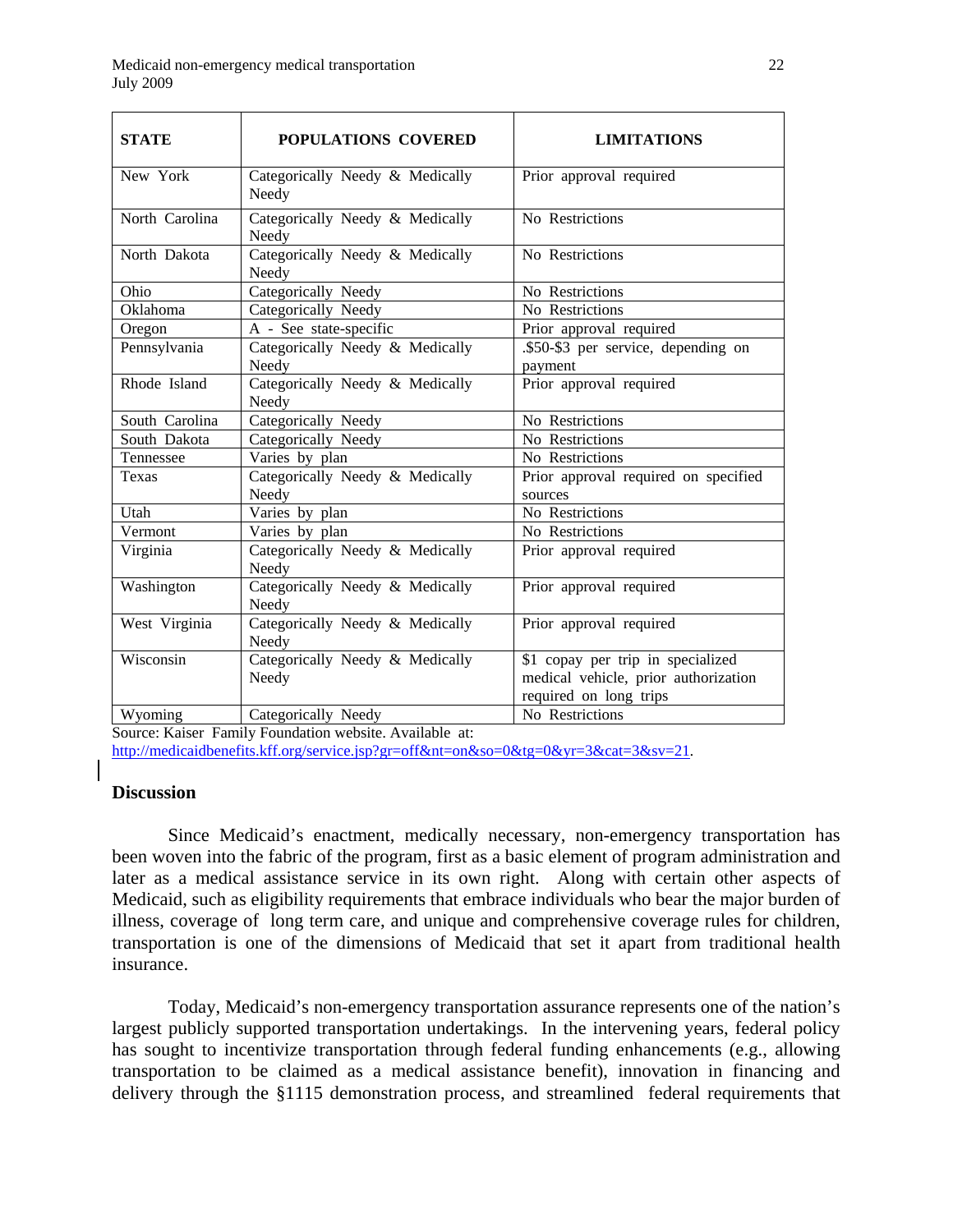$\overline{a}$ 

provide states with greater autonomy to design non-emergency transportation systems that are efficient and appropriate to the beneficiary population. The most recent of these efforts, legislative enactment of transportation brokerage systems, further solidifies the Medicaid transportation obligation by, for the first time, codifying transportation in statute.

The findings in this policy analysis also reveal that while there is considerable variation, virtually all states recognize non-emergency medical transportation as a fundamental aspect of program administration. These findings, as well as the formal recognition given to transportation in 2006, suggest transportation's essential role as a matter of both policy and practice in Medicaid. Thus, in revising the Medicaid benchmark purchasing regulations in light of the 2009 CHIPRA amendments clarifying and narrowing the benchmark option, it would seem logical that non-emergency medically necessary transportation be preserved as an assurance for all populations. Indeed, efforts to clarify the continuing application of the non-emergency medical transportation requirements were underway in Congress at the time of CHIPRA's enactment.<sup>[79](#page-23-0)</sup> The narrowed CHIPRA language appears consistent with these efforts to clarify that added flexibility in the design of health insurance coverage does not extend to the discretion to eliminate what HHS and the courts have recognized for nearly 45 years, namely, the fundamental importance of assistance in transportation to program quality and efficiency.

 The transportation assurance, along with the legislative reforms enacted in 2006, suggest important and ongoing oversight and research activities as well. Understanding which types of brokerage systems result in both efficient use of resources as well as stable and reliable systems of non-emergency transportation for different types of patients is key. Key issues include the patient population and health conditions involved, geographic setting, availability of transportation alternatives to organized systems, and the types of transportation business arrangements developed. It is also important to understand the issues that may arise as states implement and oversee brokerage arrangements, in the areas of quality, cost, and the ability of the system to integrate with a state's broader Medicaid improvement aims and goals.

 Finally, the history of the Medicaid non-emergency transportation assurance underscores Medicaid's significant and distinctive role in financing health care, in ways not reached by more traditional health insurance. For low income persons, the lack of non-emergency transportation can pose a major barrier to care.

 Congress is now deliberating, as part of national health reform, whether to offer coverage subsidies for low-income people through Medicaid expansions or through subsidized enrollment into traditional insurance under health insurance exchanges and could create changes that will eventually shift some current Medicaid enrollees into private coverage. Since private insurance does not generally cover non-emergency transportation, this could cause some to lose coverage for benefits, such as NEMT, that are covered in Medicaid, but not private insurance. This could make it more difficult for some low-income people to get transportation for medical appointments, unless they can find voluntary sources of assistance. While the details of Congressional plans are still uncertain, this could cause some people to miss or delay medically necessary care that their insurance would cover, because of the transportation barriers.

<span id="page-23-0"></span><sup>&</sup>lt;sup>79</sup> H.R. 4355, 110<sup>th</sup> Cong. (2007); Children's Health and Medicare Protection Act of 2007H.R.3162, 110<sup>th</sup> Cong. (2007).